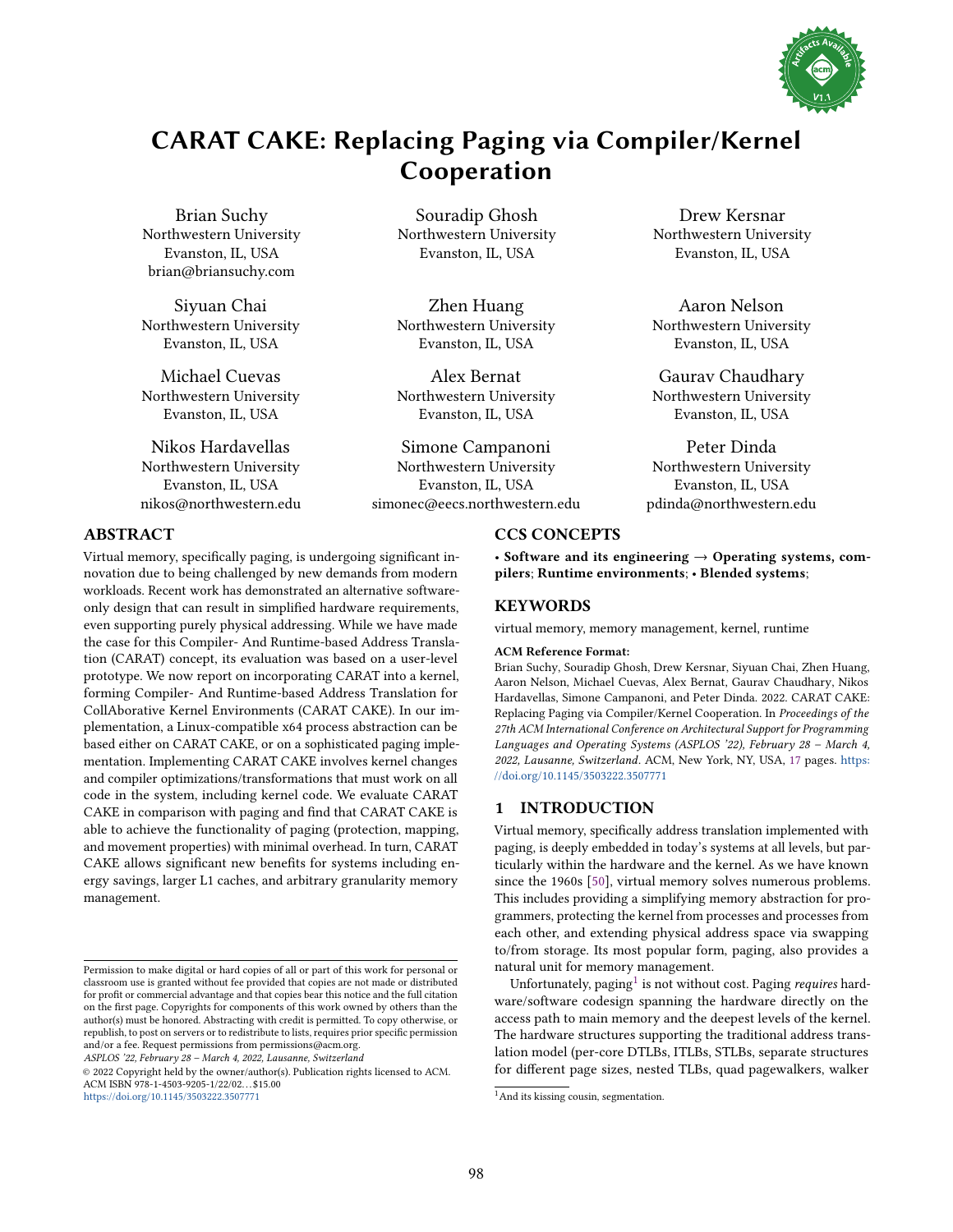caches) together require almost as much area as L1 caches [\[12\]](#page-14-0). A TLB consumes a significant energy [\[25,](#page-14-1) [48,](#page-15-1) [71,](#page-15-2) [92\]](#page-16-1), and is a thermal hot spot [\[73\]](#page-15-3). Early studies find TLB power consumption is as high as 15-17% of the chip's power [\[45,](#page-15-4) [46\]](#page-15-5). Industry reports that TLBs consume up to 13% of a core's power [\[30,](#page-14-2) [80\]](#page-16-2), with later studies estimating that TLBs are responsible for 20-38% of L1 cache energy consumption [\[10,](#page-14-3) [29\]](#page-14-4). Distributed TLBs are no panacea either, with significant overheads to keep them coherent [\[4,](#page-14-5) [7,](#page-14-6) [12,](#page-14-0) [70,](#page-15-6) [87,](#page-16-3) [93\]](#page-16-4).

As workloads have changed and become larger, we see more strain on hardware. The increasingly complex design of TLBs, pagewalk caches, pagewalkers, etc, face increasing concern [\[10,](#page-14-3) [12,](#page-14-0) [47,](#page-15-7) [48,](#page-15-1) [73,](#page-15-3) [92\]](#page-16-1). This has sparked considerable innovation attempting to extend the paging model. Also note that paging hardware is increasingly becoming coupled to other aspects of the memory system. Modern L1 caches are virtually indexed, allowing a cache lookup to start in parallel with a TLB lookup. This coupling limits the number of sets in the L1 cache, guarding against synonyms (i.e., different virtual addresses mapped to the same physical location), since the cache is indexed by the LSBs common to physical and virtual address [\[10,](#page-14-3) [11,](#page-14-7) [94\]](#page-16-5). Removing this limitation, which CARAT implementations do, might allow L1 caches to provide higher performance without needing to increase associativity.

Modern processors employ these hardware structures despite their overheads because performance depends on fast address translation. But, what if we can get by without this hardware? It is tantalizing to consider machines which do not need hardware such as TLBs, pagewalk caches, or pagewalkers, or at least can power it down when the kernel desires.<sup>[2](#page-1-0)</sup> Compiler technology has been advancing [\[20,](#page-14-8) [44,](#page-15-8) [49,](#page-15-9) [54,](#page-15-10) [82,](#page-16-6) [84,](#page-16-7) [85,](#page-16-8) [95\]](#page-16-9) and becoming more readily available through vehicles such as LLVM [\[53\]](#page-15-11).

Historically, another approach to solving the problems that paging solves, namely protection and mapping (address binding), has been through purely software-based memory management. This approach has been limited to managed languages, where it serves a different purpose than paging in a general-purpose OS which can run any arbitrary code in a user process. However, we have recently made a case for Compiler- And Runtime-based Address Translation (CARAT), an approach to general-purpose software-based memory management based on a compiler/kernel codesign [\[81\]](#page-16-10).

CARAT can operate without hardware support, instead using compiler transformations along with a runtime system to maintain a precise view of a running program's memory at the granularity of program objects. CARAT allows programs to run with physical addressing. Because the transformations operate at the level of the compiler intermediate representation (the LLVM IR in our prototype), CARAT is applicable to many unmanaged languages with few restrictions. Performance and memory overheads for CARAT's memory object and pointer tracking, memory access protection checks, and memory object migration were shown to be very low for workloads selected from the Mantevo, NAS, PARSEC, and SPEC2017 benchmark suites. We claim that CARAT is feasible and workable now due to advances in compiler technology.

A weakness of the case is that the CARAT prototype was implemented/evaluated at user level, basically operating on top of paging

within a Linux process. It did not address challenges posed by a kernel-level implementation of CARAT, like building abstractions such as processes on top of CARAT. In this paper, we address this limitation of our previous work.

We develop Compiler- And Runtime-based Address Translation for CollAborative Kernel Environments (CARAT CAKE), a new, kernel-based implementation of the CARAT concept. More specifically, we extend an existing single address space OS, Nautilus, with a Linux-compatible process abstraction, underpinned by both CARAT CAKE and paging. Compiler transformations (implemented in LLVM) are applied both to the kernel itself, and to each user program. User programs are then linked in a specialized way, and signed to attest that our compiler toolchain produced them. Nautilus can then load signed user programs directly into the physical address space where they coexist with the kernel, running in kernel mode. Protection of the kernel and other processes is achieved by the compiler toolchain introducing protection checks that work cooperatively with the kernel. Memory object migration is possible for both kernel and process objects because the compiler toolchain introduces allocation and pointer escape tracking throughout all codebases. The kernel can always compact/defragment memory, as is needed given the single physical address space.

We describe the design and implementation of the CARAT CAKE prototype, drawing observations about key challenges. Two of these are creating necessary compiler transformations that will work on a kernel-level codebase, and achieving separate compilation of the kernel and user-level codebases despite their extremely tight coupling at runtime.

We evaluate our prototype along two dimensions. First, we report on the overall effort involved in implementing the system, starting from a known compiler analysis and optimization framework and a kernel without any deeply embedded assumptions of paging. Second, we report on the performance overheads of the CARAT CAKE system, in comparison with a high performance pagingbased implementation in Nautilus and Linux. We find that CARAT CAKE is a viable alternative to paging.

We make the following contributions:

- We show how to (and do) extend the previously published CARAT concept into CARAT CAKE, a full-blown alternative to paging within a kernel.
- We describe the design and implementation of the CARAT CAKE prototype, drawing observations about the challenges of this form of memory management within the kernel.
- We create a Linux-compatible process abstraction on top of CARAT CAKE, drawing observations about the challenges of separate compilation and kernel support. We also implement the process abstraction using a paging codebase that leverages modern x64 hardware support features for improving paging performance.
- We evaluate CARAT CAKE's overheads in comparison with paging (and with paging on Linux), as well as the software engineering effort involved. Our evaluation shows that CARAT CAKE is a viable alternative to paging.
- We describe new benefits made possible with CARAT CAKE centered around microarchitecture and software benefits.

<span id="page-1-0"></span><sup>&</sup>lt;sup>2</sup>Note that every current x86 processor includes the ability to deactivate paging when running in 32 bit mode.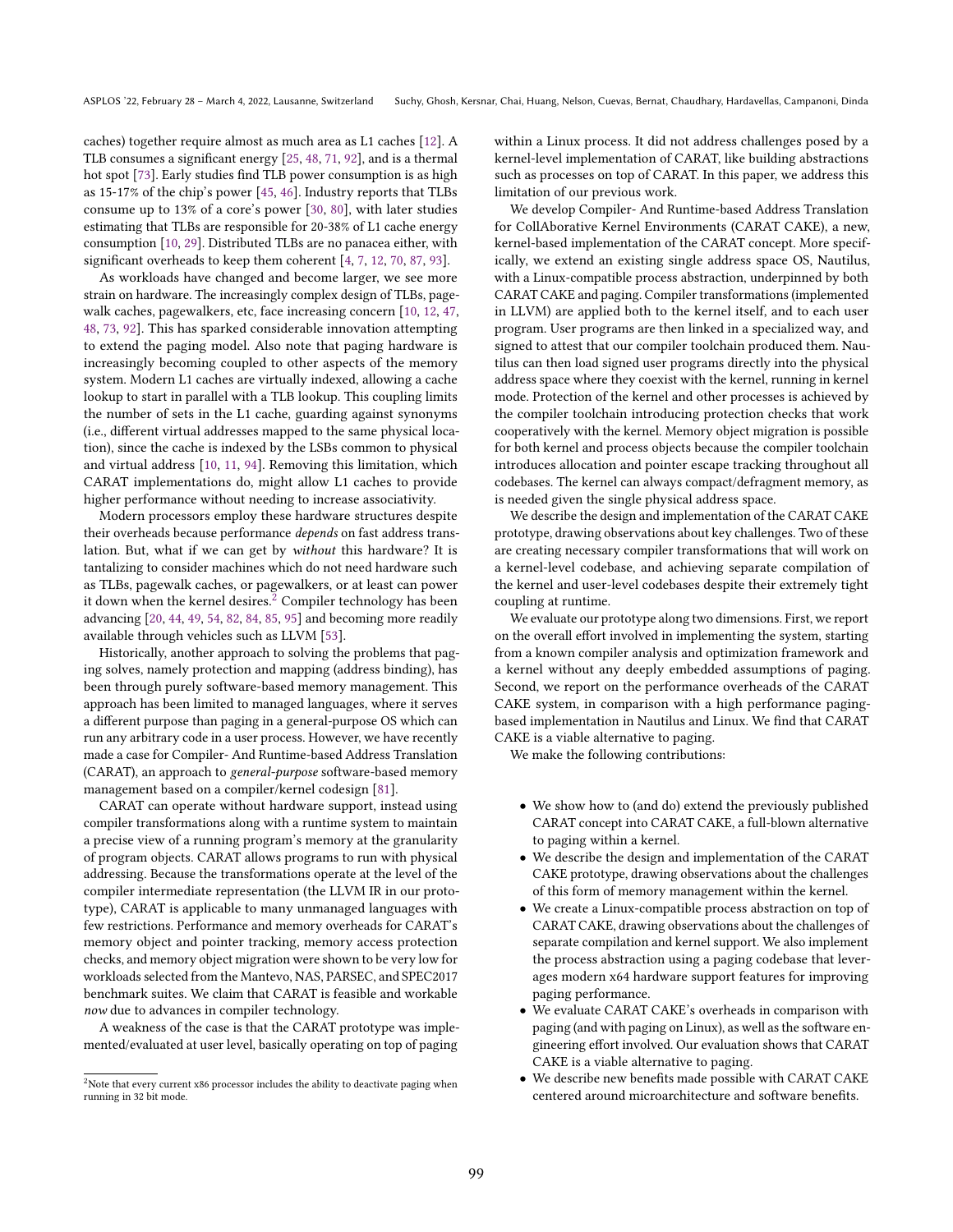## <span id="page-2-1"></span>2 SOFTWARE, TESTBED, AND BENCHMARKS

Our prototype is built on LLVM, WLLVM, GLLVM, NOELLE, and the Nautilus kernel. We compare paging and CARAT CAKE within Nautilus (and with Linux) using NAS and PARSEC benchmarks.

#### 2.1 Software

2.1.1 LLVM. LLVM [\[53\]](#page-15-11) is a widely-used compilation framework in academia and industry that enables sophisticated code analyses and transformations. In this work, we use the framework to implement CARAT CAKE at the level of the LLVM intermediate representation (LLVM-IR, static single assignment (SSA) form), within the "middle-end" of LLVM. The middle-end provides the API to develop custom program-wide code analyses and transformations. We leverage, for example, scalar evolution analysis and alias analysis. While Clang, which targets C and C++ (including OpenMP), is our front-end, by working in the middle-end, CARAT CAKE can be used with the numerous other language front-ends to LLVM. We use Clang/LLVM 9.0.0 for all code, both kernel and user.

2.1.2 WLLVM/GLLVM. Whole-Program LLVM [\[76\]](#page-15-12) extends LLVM compilation to aggregate all the LLVM bitcode in a project that uses separate compilation. This aggregation gives us two key capabilities. Firstly, the CARAT CAKE compiler transformations must target entire applications and the entire kernel, and this interacts badly with specialized build models. Nautilus, in particular, builds itself using an incremental linker, where transformations are more difficult to apply, rebuild, and link together. WLLVM allows the CARAT CAKE transformations to run on the entire kernel at once without having to consider more complex rebuilding and linking steps. Secondly, a whole-kernel bitcode source allows the CARAT CAKE transformations to consider the entire kernel as one module, enabling a whole-kernel transformation and optimization. The same technique is used for user-space compilation. An alternative tool, GLLVM [\[42\]](#page-15-13), can be used as a replacement for WLLVM. Each is version  $1.3.0<sup>3</sup>$  $1.3.0<sup>3</sup>$  $1.3.0<sup>3</sup>$ 

2.1.3 NOELLE. CARAT CAKE is heavily based on compiler analysis and transformation. In our work, we build on a powerful new analysis framework, NOELLE [\[61\]](#page-15-14), which provides numerous highlevel abstractions on top of LLVM that allow for aggressive analyses and transformations. Of the many abstractions that NOELLE provides, CARAT CAKE extensively utilizes NOELLE's data flow engine, NOELLE's invariants and induction variables, and finally NOELLE's dependence analysis to generate the Program Dependence Graph (PDG) of the program being compiled. Because the overhead of CARAT CAKE is inversely related to the accuracy of the PDG, we configured NOELLE to generate the most accurate PDG. NOELLE does so by combining many alias analyses, including those provided by SCAF [\[5\]](#page-14-9) and SVF [\[83\]](#page-16-11). All code in the kernel and at user level is analyzed using NOELLE. As compiler analysis improves, so does the argument for CARAT.

2.1.4 Nautilus Kernel Framework. Nautilus [\[37\]](#page-15-15) is a publicly available open-source kernel codebase that currently runs directly on x64

NUMA hardware, including Xeon Phi. It comprises over 331K lines of code as measured by sloccount. Nautilus was designed with the goal of supporting hybrid run-times (HRTs). An HRT is a mashup of an extremely lightweight OS kernel framework, such as Nautilus, and a parallel run-time system [\[35,](#page-15-16) [36\]](#page-15-17). Nautilus can help a parallel run-time ported to an HRT achieve very high performance by providing streamlined kernel primitives such as synchronization and threading facilities. It provides the minimal set of features needed to support a tailored parallel run-time environment, avoiding general purpose features that inhibit scalability.

Nautilus has a range of features that help make the execution of an HRT faster and more predictable. Identity-mapped paging with the largest possible page size is used. All addresses are mapped at boot, and there is no swapping or page movement of any kind. As a consequence, TLB misses are extremely rare, and, indeed, if the TLB entries can cover the physical address space of the machine, do not occur at all after startup. There are no page faults. All memory management, including for NUMA, is explicit and allocations are done with buddy system allocators [\[51\]](#page-15-18) that are selected based on the target zone. For threads that are bound to specific CPUs, essential thread (e.g., context, stack) and scheduler state is guaranteed to always be in the most desirable zone. The core set of I/O drivers developed for Nautilus have interrupt handler logic with deterministic path lengths. Finally, interrupts are fully steerable, and thus can largely be avoided on most hardware threads. Application benchmark speedups from 20-40% over user-level execution on Linux have been demonstrated, while benchmarks show that primitives such as thread management and event signaling are orders of magnitude faster [\[37,](#page-15-15) [38,](#page-15-19) [58,](#page-15-20) [75\]](#page-15-21). In essence, Nautilus provides a barebones memory management substrate that we build upon.

In order to support this work, we added an address space, or ASpace, abstraction to Nautilus. By default, threads and interrupts execute within the "base" ASpace, the original identity-mapped model established at boot, which effectively is the physical address space of the machine. A thread with a different associated ASpace has that ASpace switched in/out on a context switch. An ASpace is conceptually a memory map of regions, similar to a Linux mm\_struct, but designed without the assumption of paging. This allows radically different implementations to be plugged in, such as paging and CARAT CAKE, as we describe later. Allocators can also be plugged in above the system-level buddy allocators. All memory in the system is managed in a unified way.

#### <span id="page-2-2"></span>2.2 Testbed and Benchmarks

Testing and performance measurements for this paper are done on a Colfax Ninja Xeon Phi server, which is based on a Supermicro K1SPE motherboard that includes a 1.3 GHz Intel Xeon Phi 7210 (64 cores, 256 hardware threads) mated to 16 GB of MCDRAM and 96 GB of DRAM. Both Nautilus and Linux are booted directly on this platform. The Linux kernel involved is version 5.8.0. To evaluate our work, we use class B benchmarks from the NAS 3.0 Application Benchmark Suite [\[8,](#page-14-10) [43\]](#page-15-22) as ported to C+OpenMP [\[69\]](#page-15-23). We also include two benchmarks, Streamcluster and Blackscholes, from the Parsec 3.0 [\[16\]](#page-14-11) benchmark suite.

<span id="page-2-0"></span> $3$ Note that separate compilation can extend to libraries-each library can include the bitcode along with the object code. In fact, in modern MacOS, applications and libraries are already supplied in bitcode form so they can be customized for the particular target machine at install time.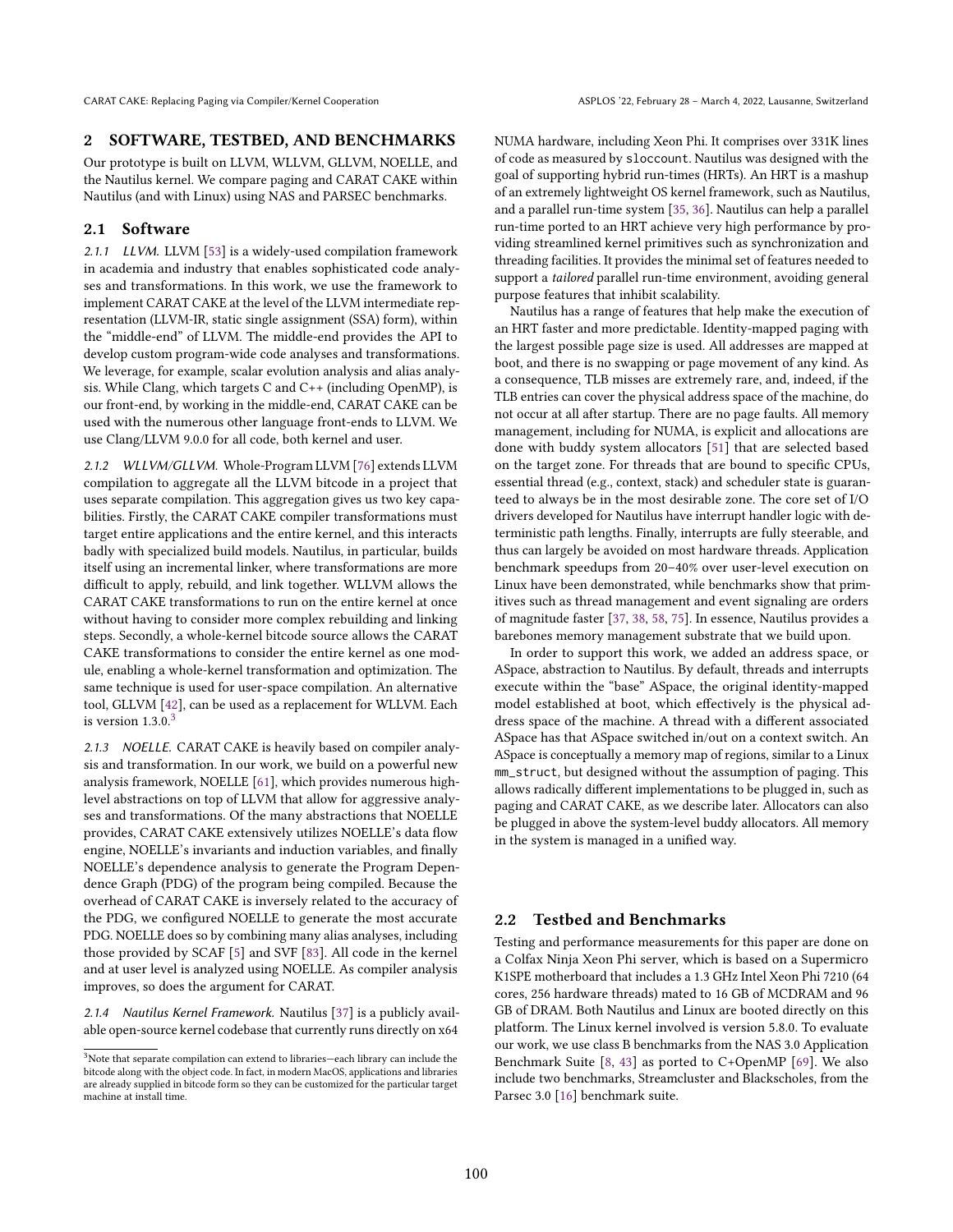Table 1: Terminology for CARAT.

<span id="page-3-0"></span>

| Term                       | Meaning                                          |  |  |
|----------------------------|--------------------------------------------------|--|--|
| Allocation                 | Any memory allocation that a program makes.      |  |  |
|                            | This includes heap allocations (mallocs), global |  |  |
|                            | variables, the stack, etc.                       |  |  |
| Free                       | A deallocation of an Allocation                  |  |  |
| Escape                     | Any reference to an Allocation stored outside    |  |  |
|                            | of the initial Allocation pointer.               |  |  |
| Contained Escape           | An Escape that that is stored within an          |  |  |
|                            | Allocation. This represents a subset of the      |  |  |
|                            | Escapes within a program.                        |  |  |
| Guard                      | A protection check before a memory access        |  |  |
|                            | that ensures proper access permissions.          |  |  |
| Memory Region              | A contiguous block of memory addresses.          |  |  |
| <b>Allocation Tracking</b> | Injected code that will keep track of every      |  |  |
|                            | Allocation (and Free) of a program.              |  |  |
| <b>Escape Tracking</b>     | Injected code that will keep track of every      |  |  |
|                            | Escape of a program.                             |  |  |
| Guard Injection            | Injected instruction that performs a Guard       |  |  |
|                            | against a memory reference within the program.   |  |  |

## <span id="page-3-3"></span>3 CARAT CONCEPTS AND PRIOR RESULTS

Suchy et al. [\[81\]](#page-16-10) argue that a modern OS running programs written in unmanaged languages can achieve performant memory management and protection without hardware support. A naive approach to purely software-based memory management and protection is, of course, destined to be horrifically slow. A major claim is that compiler analysis technology has advanced to the point where high performance in an approach like CARAT is possible. This is supported by extensive measurements in the CARAT paper that capture run-time overheads both for normal operation and when objects are moved.

#### 3.1 Concepts

Goal and Security Model: The goal of CARAT is to provide the same capabilities as the traditional paging model. In terms of protection this means that a user process may only access physical addresses chosen by the kernel, and then only read/write/execute data at those addresses as the kernel sees fit. Execution can only enter the kernel via well-defined entry points associated with exceptions, interrupts, and system calls. When executing within the kernel, any address can be accessed (monolithic kernel model). The kernel may move data from one physical address to another at any time, analogously to how a paging-based kernel can change a page table at any time, albeit now at an arbitrary granularity.

Trusted Computing Base (TCB): The CARAT approach is based on a trust relationship between the kernel and the compiler toolchain that builds the kernel and the user programs. This appears to increase the size of the software TCB, but, of course, the compiler toolchain is already trusted to build the kernel. We assert that the true expansion is in the analysis and transformations added to the compiler toolchain specifically to support CARAT, and that this is offset by a decrease in the size and complexity of the hardware TCB.

Terminology: Table [1](#page-3-0) summarizes the terminology used in CARAT. These and the following explanation apply equally to CARAT and the work described in this paper. CARAT combines compiler-injected and optimized code with a runtime system to implement memory management and protection. More specifically, the compiler transforms the intermediate representation (IR) of all code,<sup>[4](#page-3-1)</sup> injecting runtime calls that match the memory management features provided by paging.

Similar to a garbage collector in a managed language, Allocations and Escapes are tracked. Unlike such a garbage collector, CARAT tracking also includes statics, stacks, etc. $all$  allocations produced from the unmanaged language and visible at the IR level are tracked. The compiler injects code that works at the granularity of these Allocations (instead of page granularity) by adding calls to the runtime at the site of each Allocation, Free, and Escape.

The compiler also introduces software protection checks, Guards, that replace hardware-level checks against page table entries. Conceptually, each memory access at the IR level has a Guard introduced before it, which calls into the runtime to determine if the memory address being accessed by the program is allowed. Protection of the stack from control-flow-based reads and writes is achieved by introducing Guards before calls. The runtime compares the address and the access mode with the protections of the memory region to which the address belongs. With appropriate CARAT-specific compiler optimizations, it is possible to safely avoid most of these direct protection checks. This is central to good performance.<sup>[5](#page-3-2)</sup>

When needing to move Allocations, for example to compact or defragment physical memory, CARAT uses tracking information maintained by the runtime to patch all relevant Escapes. Conceptually, this works like a stop-and-copy or generational garbage collector, but again is happening in the context of an unmanaged language, and garbage is not freed.

#### 3.2 User-Level Prototype and Limitations

The original CARAT paper [\[81\]](#page-16-10) developed a prototype of this system within the context of LLVM. Our runtime system is a user-level library in C++. To measure the overheads of tracking and data movement the CARAT prototype uses signals: linking a transformed Linux user program with the library allows it to respond to an external signal that prompts it to move an Allocation or change the protections of a Region. A special mode aggregates Allocation-level movements to emulate page-sized data movements for comparison with Linux.

For guarding each memory access (load, store and call instruction at the LLVM IR level), which seems an infeasible task, the compiler toolchain includes specially-developed custom data flow analysis, loop invariant analysis, and induction variable analysis to elide redundant guard injections, which dramatically reduce the number of dynamically-encountered guards while still maintaining protection. These custom analyses statically guarantee a memory access is safe (removing the guard completely), relocate the guard to reduce redundant checking of a memory address, or conservatively place the guard before the access when there is no other option.

The CARAT prototype considers several guard runtime options. The simplest is an inlined single region bounds check. A variant of this assumes hardware-accelerated bounds checking (Intel MPX).

<span id="page-3-2"></span><span id="page-3-1"></span><sup>&</sup>lt;sup>4</sup> Assembly code must be transformed by hand and attested to. Undefined behavior in the source code has been resolved at this point-LLVM IR has no undefined behavior. <sup>5</sup>Protection for instruction fetches is based on static control-flow integrity checking, position independence, specialized linking, and load-time checks. Self-modifying code is not supported.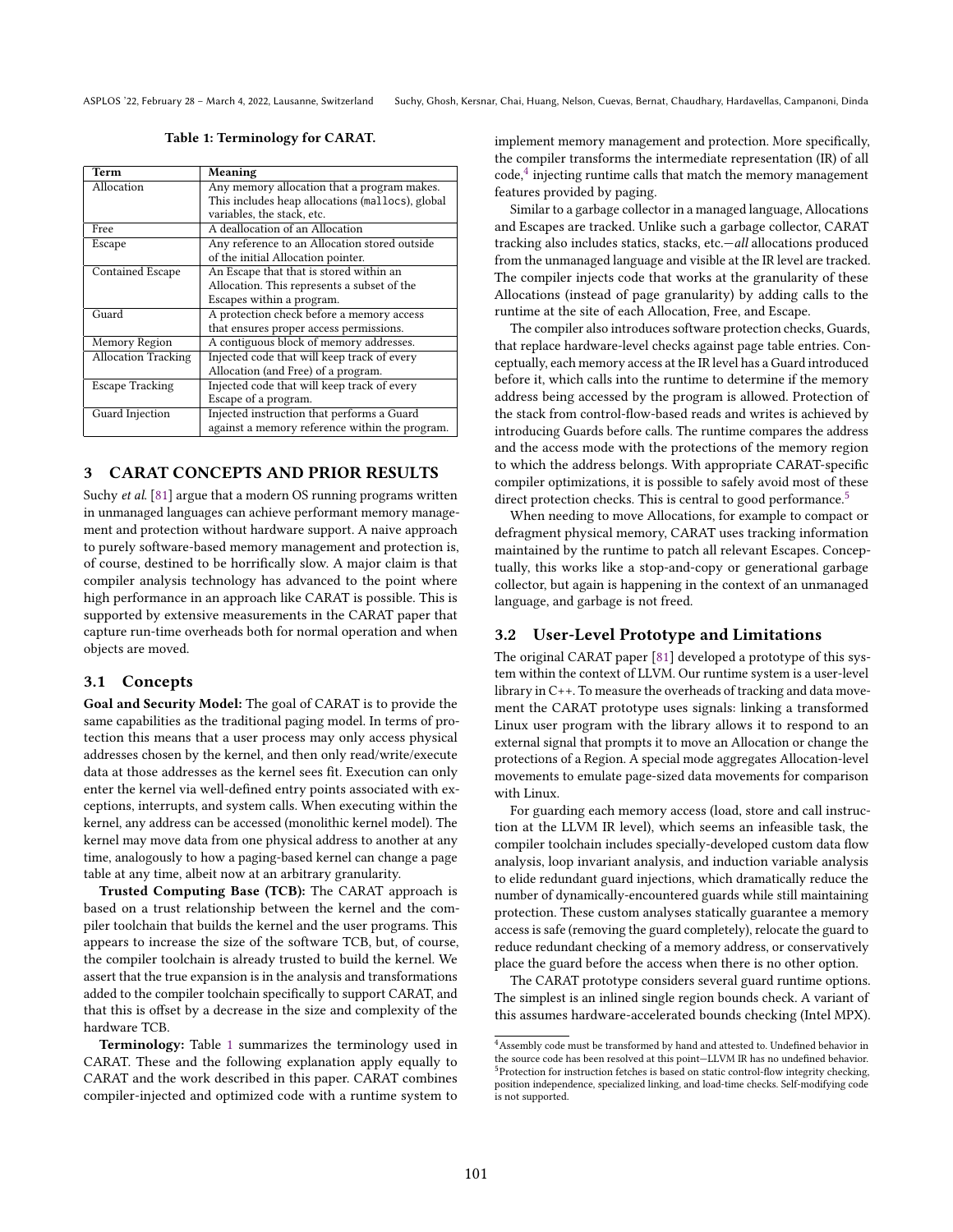CARAT CAKE: Replacing Paging via Compiler/Kernel Cooperation ASPLOS '22, February 28 – March 4, 2022, Lausanne, Switzerland

The paper also provides the overheads for several data structures supporting an arbitrary number of regions.

Performance of User-level Prototype: Measurements of the prototype showed that tracking introduces a 2% performance overhead, while the protection overhead was 5.9% when leveraging MPX, and 35.8% using software methods. The total CARAT overhead (slowdown of applications) was ∼9% (using MPX). Note this slowdown would be matched with a hardware speedup on a system with no paging. Unfortunately, paging cannot be deactivated on x64. When data is being moved, the overhead is, of course, higher. However, even at double the maximum rate of any kind of pagelevel operation measured when running the benchmarks on Linux, the total CARAT overhead was only 171%. Even though the paging semantics were being emulated, the user-level CARAT prototype's overheads were quite small.

Limitations of User-level Prototype: The most obvious limitation is that the previous CARAT prototype operates entirely at user level on Linux, which suffices to make the case for the CARAT concept, but lacks in true implementations of protection and memory management as needed to facilitate kernel-level abstractions such as processes. Other limitations include limited or no support for heap expansion, defragmentation, shared memory, swapping, device mapping, demand paging, and copy-on-write. However, the paths to achieving these were presented, though not tested. We determined it is necessary to design and implement a full CARAT system in order to take the evaluation of the CARAT concept to the next level.

#### 3.3 Benefits of CARAT-Based Systems

CARAT-based systems provide many immediately visible benefits when employed. The following benefits are obtained:

No Dependence on Address Translation Hardware: The largest change for a CARAT-based system is the newfound freedom from the TLB, and paging hardware in general. This lack of a virtual memory system causes the following effects:

- No more TLB misses (as there is no longer a TLB)
- ∼15% energy savings on chip [\[10,](#page-14-3) [25,](#page-14-1) [29,](#page-14-4) [30,](#page-14-2) [45,](#page-15-4) [46,](#page-15-5) [48,](#page-15-1) [71,](#page-15-2) [80,](#page-16-2) [92\]](#page-16-1).
- Area savings, assuming you remove the paging hardware, that are on par with the size of an L1 cache [\[12\]](#page-14-0).
- Removal of synonyms/homonyms from cache design. This would allow larger L1 caches. We estimate that on x86/64, L1 caches could increase from 64KB to 256KB while maintaining the same energy and timing requirements.

Software Benefits: Employing a CARAT-based system leads to various software benefits as well. The first benefit is that memory can now be managed at an arbitrary granularity. For any given program, its execution can have its memory managed by allocations, pages, mmap regions, arenas, or any granularity the user would want to specify. The second benefit is that improvements to the CARAT software, particularly, the compiler, runtime, or kernel, would increase the performance of existing programs on existing hardware. A third benefit to hardware testing, verification, and bug fixing. Using a CARAT-based system, the hardware of address translation would ideally no longer exist; therefore, the testing and verification of this hardware could be avoided. Additionally,

<span id="page-4-0"></span>

Figure 1: CARAT CAKE System Diagram.

bugs in protection/management (e.g., Spectre) could potentially be fixed by software updates instead of microcode patching or major abstraction changes (KAISER/KPTI). Finally, it is important to note that LLVM is an open-source project with a *much* larger set of eyes on it than closed-source processor teams have. This perhaps increases the likelihood of detecting and patching bugs in these vital TCB components.

## <span id="page-4-1"></span>4 DESIGN AND IMPLEMENTATION: BAKING A CARAT CAKE

The CARAT user-level prototype ([ğ3\)](#page-3-3) is limited because it emulates what software-based memory management would look like. Additionally, it is built on top of the Linux process abstraction, paging, and the MMU rather than driving memory management within the kernel. In contrast, CARAT CAKE lets us put the CARAT concept into the driver's seat and explore the compiler-runtime-kernel design space without constraints. In contrast, CARAT CAKE lets us put the CARAT concept into the driver's seat and explore the compiler-runtime-kernel design space without constraints. CARAT CAKE also forces us to consider how kernel abstractions such as processes are to be implemented on top of CARAT CAKE's mechanisms instead of paging.

## 4.1 System and Design Choices

Figure [1](#page-4-0) shows the structure of CARAT CAKE, with the top half comprising the compilation process (for user programs) and the bottom half comprising the kernel elements. The relevant sections of our presentation are noted.

CARAT CAKE is centered around two major components of any virtual memory abstraction: mapping and protection. The kernel and compiler work in tandem to provide protection and mapping functionality for execution of user programs. The compiler performs analysis and transformation to propel Allocation and Escape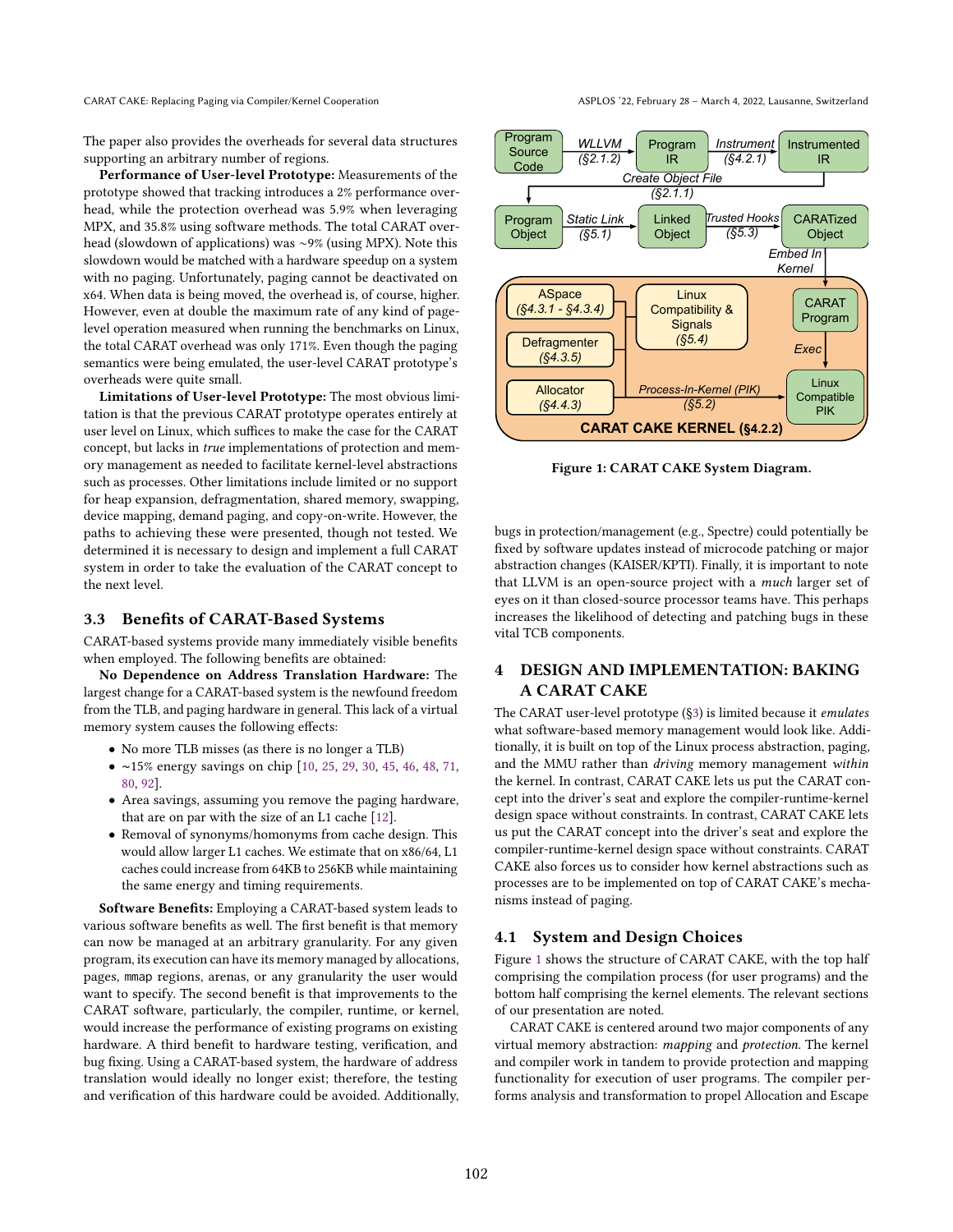Tracking within the kernel and user programs in order to support memory mapping and movement. The compiler also performs Guard Injections to propel kernel protection checks to support protection of the kernel and user processes. The kernel manages a single physical address space in which all code and data coexist.

The compiler, runtime, and kernel are coupled via a set of basic abstractions that allow the kernel to manage the physical address space. The kernel allocates Memory Regions and groups them into ASpaces, which the kernel can delegate, expand, or assign to entities requiring memory. In CARAT CAKE, these entities include the kernel itself and *processes*-building the well-known user-space and kernel-space layers. The compiler's instrumentation of the kernel and user programs, combined with the runtime, provides memory tracking and protections per ASpace. Memory tracking is also applied to the kernel itself. Memory is managed at the level of Memory Regions. Unlike a paging system, these can be of arbitrary size and thus external fragmentation is a concern. Protections are also managed at the granularity of Memory Regions.

Because the compiler performs protections and tracking via static analysis and transformation of application code, user-level developers can seamlessly develop apps for CARAT CAKE ignorant to the CARAT-based system underneath. The kernel builds stacks, user heap(s), etc, for a process by chunking physical memory directly without address translation. The kernel-level developer can largely ignore CARAT CAKE, unless they are working on memory management itself.

#### 4.2 Compiler

The CARAT CAKE compiler instruments both user and kernel code to track Allocations and Escapes and to guard memory references in user code. In contrast to the compiler described in [ğ3,](#page-3-3) our compiler intertwines tracking and protections with kernel-level permissions. We extend Allocation and Escape tracking transforms and apply the Address Checking for Data Custody (AC/DC) data-flow analysis from the prior work, loop invariant analysis, and scalar evolution analysis to elide redundant Guard Injections. Additionally, we generalize the compiler so it can understand how to manage or optimize a program's memory management via static analysis and instrumentation at the IR level. This is especially important when optimizing for both user and kernel code, where underlying assumptions about the semantics or safety of memory accesses can differ. We also exploit invariants that we can derive by analyzing the trusted computing base (TCB) for the kernel and integrating them into the CARAT CAKE compiler.

CARAT CAKE's compiler is also now responsible for actually enforcing protections for the computing environment; whereas, the CARAT paper simply required emulating the overhead and protection encountered. Because of this, the transformations the compiler enacts are more complex than single bounds checks of the previous work.

One significant change to the compilation flow is how it leverages knowledge of Memory Region semantics in the kernel. If the compiler can guarantee that an instruction in the IR that references memory is safe given the confines of the process, the compiler can optimize away its guard. More specifically, the compiler can elide guards for the following categories of references: 1) explicit stack

<span id="page-5-0"></span>

Figure 2: Example build procedure of a codebase into a CARATized program using NOELLE.

locations in the IR, 2) global variables, and 3) memory received from a library allocator (e.g. mallocs). (1) represents references within the bounds of the stack the kernel itself sets up and hands to the program, while (2) represents a section of the executable that the kernel will load and verify for the program (e.g., .data). For (3), the memory ultimately derives from a region (heap/mmap) that the kernel allocates and controls who it gives access to. To accomplish this efficiently, the compiler passes that inject the guards leverage NOELLE's Program Dependence Graph (PDG) extensively, particularly by enabling dependence analysis, and loop analysis information across the entire program (31 forms of alias analysis at this time).

NOELLE also enables induction variable-based optimizations in place of scalar evolution optimizations. In a loop, or nested loops, NOELLE finds the induction variable(s) and CARAT CAKE can use them to compute the bounds that an IR memory instruction uses, allowing CARAT CAKE to enforce protection using these bounds. When the induction variable analysis provided by NOELLE is not sufficient, we revert to using scalar evolution-based protection mechanisms. NOELLE's induction variable optimization enables the protection optimization to be even faster than the scalar evolution optimization; however, the applicability of induction variable-based optimization is a subset of what is provided by scalar evolution.

4.2.1 User Program Compilation. User programs are compiled and linked separately for execution within the kernel. We apply wholeprogram compilation and optimization to all targets-the entire user program and all its dependencies are transformed (Figure [2\)](#page-5-0). First, we perform whole program compilation of the application code and fetch the bitcode of the application, which is passed into a set of NOELLE normalization passes, followed by NOELLE's enabler passes, which normalize the code for instrumentation until a fixed-point is reached. Next, we apply the protections pass and the tracking pass. The final bitcode generated at the end of this flow is prepared to be compiled into object code and linked specially for the kernel. These last stages of compilation and user program interaction with the kernel via LCP and the kernel process abstraction is described in [ğ5.](#page-8-0)

4.2.2 Kernel Compilation. To compile the kernel itself, we use most of the compilation flow used for the user program. In particular, we apply whole program compilation, and NOELLE's normalization and enabler passes to the entire kernel. However, we apply only the tracking pass, which enables the kernel to manage its own memory using CARAT CAKE. The kernel code has no guards injected by default and hence behaves much like a monolithic kernel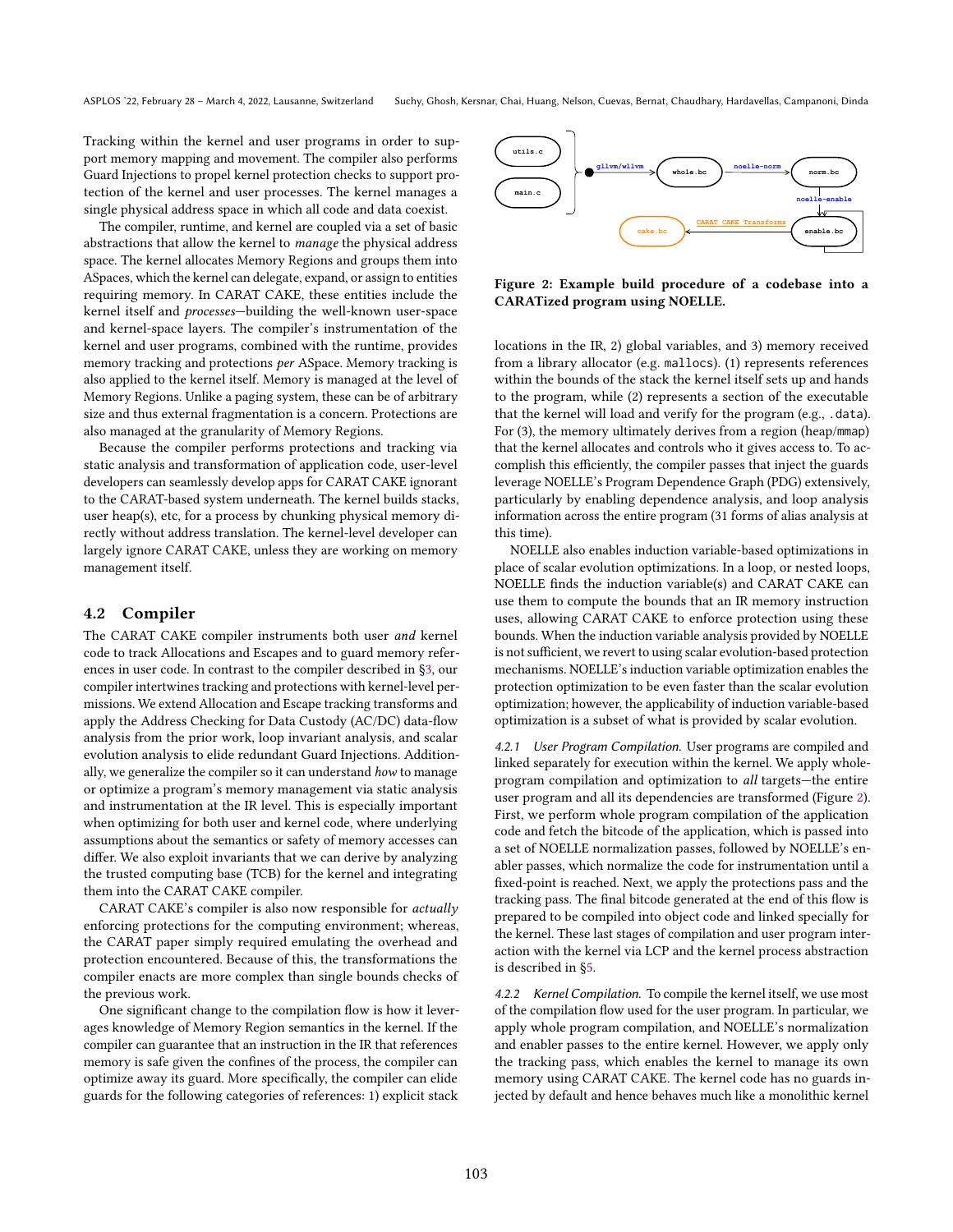with paging. Additionally, because the kernel is a part of the TCB, CARAT CAKE can allow the kernel to disable tracking for certain parts of the kernel. This feature gives TCB members more control, when the kernel specifies that a section of kernel code need not be tracked, it can safely take responsibility for that section's memory management.

#### 4.3 Kernel

The Nautilus kernel has been augmented in the following ways. Details of processes, which are not native Nautilus entities, are given in [ğ5.](#page-8-0) Here, a process can be thought of as an address space combined with a thread group.

4.3.1 Specialized ASpace. A CARAT CAKE ASpace comprises a set of Memory Regions, which incorporate permissions and represent constructs of the user program such as the stack, heap, .text section of the executable, etc. A CARAT CAKE ASpace also contains a set of threads that are currently assigned to it. This is necessary because the context of these threads (stack, and registers) need to be patched on a memory move. The kernel exists as a Memory Region mapped into each ASpace but is only accessible from the user process during a valid "front door" or "back door" entry (§5).

4.3.2 Tracking. To implement the runtime side of tracking, the compiler's tracking callbacks drive edits to the AllocationTable, a data structure containing a mapping between initialization pointers and Allocations. Each CARAT CAKE ASpace contains a local AllocationTable that tracks allocations within the ASpace's Memory Regions. In addition to storing metadata about the Allocation, the runtime must also track Escapes to those Allocations and store them as metadata within the corresponding ASpace. Each compilerinstrumented Escape invokes the runtime to track it and map it to its corresponding Allocation, establish the reverse mapping in the Allocation's Escape Set.

Runtime tracking of all Allocations and Escapes allows CARAT CAKE to manage memory at the Allocation granularity, where memory movement, defragmentation, remapping Memory Regions, etc. can occur at this granularity. When the kernel CARAT CAKE runtime manages this memory across all existing ASpaces, it effectively manages the entire physical address space of the machine.

4.3.3 Protection. Conceptually, a protection check of an address, invoked by a Guard Injection, or Guard, determines if said address is a member of the set of Memory Regions within the ASpace. More specifically, it requires the CARAT CAKE runtime to perform a lookup in the ASpace using the memory addresses being accessed as keys. Additionally, a Guard Injection compares the requested operation involving address against the permissions of the region that it belongs to.

In conjunction with each Guard's complexity, Guard Injections also dominate both the proportion of instrumentation at compiletime and invocations of the runtime. The real execution time of a region lookup can worsen as the number of regions increases, a real possibility for processes dynamically allocating a large amount of memory, for example. Consequently, each individual Guard must also be optimized for performance at run time.

We apply an optimization to boost this performance. In particular, addresses are vetted in a simple hierarchical manner within a

Guard, where each level of computation within the Guard is more expansive. In CARAT CAKE, the runtime can check if an address belongs to commonly referenced Memory Regions of the ASpace such as the stack or sections of the executable. This heuristic exploits the understanding that a large portion of memory accesses and references interact with the stack or global state of a program. Second, if further processing needs to occur to find the Memory Region for an address, the CARAT CAKE runtime performs a lookup across the entire set of Memory Regions of the ASpace.

#### 4.3.4 Movement. Any memory management scheme (paging,

CARAT, or other systems) must support memory movement to improve inefficiencies that accumulate over time. A paging scheme solves physical memory movement by heavily relying on the ability to manipulate the virtual to physical address mappings. CARAT CAKE must do so by actually moving memory during each update. Fundamentally, this can be accomplished because the CARAT CAKE system has a omnipotent view of all the Allocations that are within a given slice of memory that is being moved, as well as all Escapes from these Allocations.

Because CARAT CAKE can move memory at an Allocation granularity, this enables the system to perform a hierarchy of different kinds of moves, with each layer relying on the last. At the finest granularity, unlike paging, CARAT CAKE can move individual Allocations. One layer up, CARAT CAKE can move regions, by moving all the Allocations within a region. One more layer up, CARAT CAKE can move processes, by moving all the regions within a process. The CARAT CAKE runtime can even move the entire kernel if necessary because all kernel code is tracked.

At a first glance, one may argue that an important benefit of paging is that memory can be moved "lazily," by invalidating pages, faulting on an invalid virtual address, and walking the page tables to fetch the correct pages to use. However, implicit in this "lazy" mechanism is extensive, mandatory address translation for each access, which CARAT CAKE completely avoids. Without mappings, moving an Allocation in CARAT CAKE generates a new destination address for said Allocation and triggers a patch of all objects or instructions in the program referencing the Allocation (i.e. pointers). In CARAT CAKE, these references arise from pointers to Allocations that are stored to memory, the Escapes. Essentially, CARAT CAKE performs this change in mapping "eagerly."

This flavor of memory movement is enabled by tracking Allocations and each of their Escapes, as described previously. Patching following a movement simplifies to the runtime simply pointing each Escape to the Allocation's new address. Unfortunately, there are caveats to this approach; because of register allocation by the compiler back-end, an Allocation may escape to a register or to a spilled location on the stack. Consequently, the CARAT CAKE runtime scans the program stack and register state to patch such escapes, similar to a register and stack scan in a conservative garbage collector.

4.3.5 Defragmentation. Because no virtual to physical address mapping exists in CARAT CAKE, it is necessary to address fragmentation through data movement. As shown in Figure [3,](#page-7-0) defragmentation exploits the hierarchy of movements described above. To defragment a Region, we rearrange the Allocations within it. To defragment a process/ASpace, we rearrange the Regions within it. To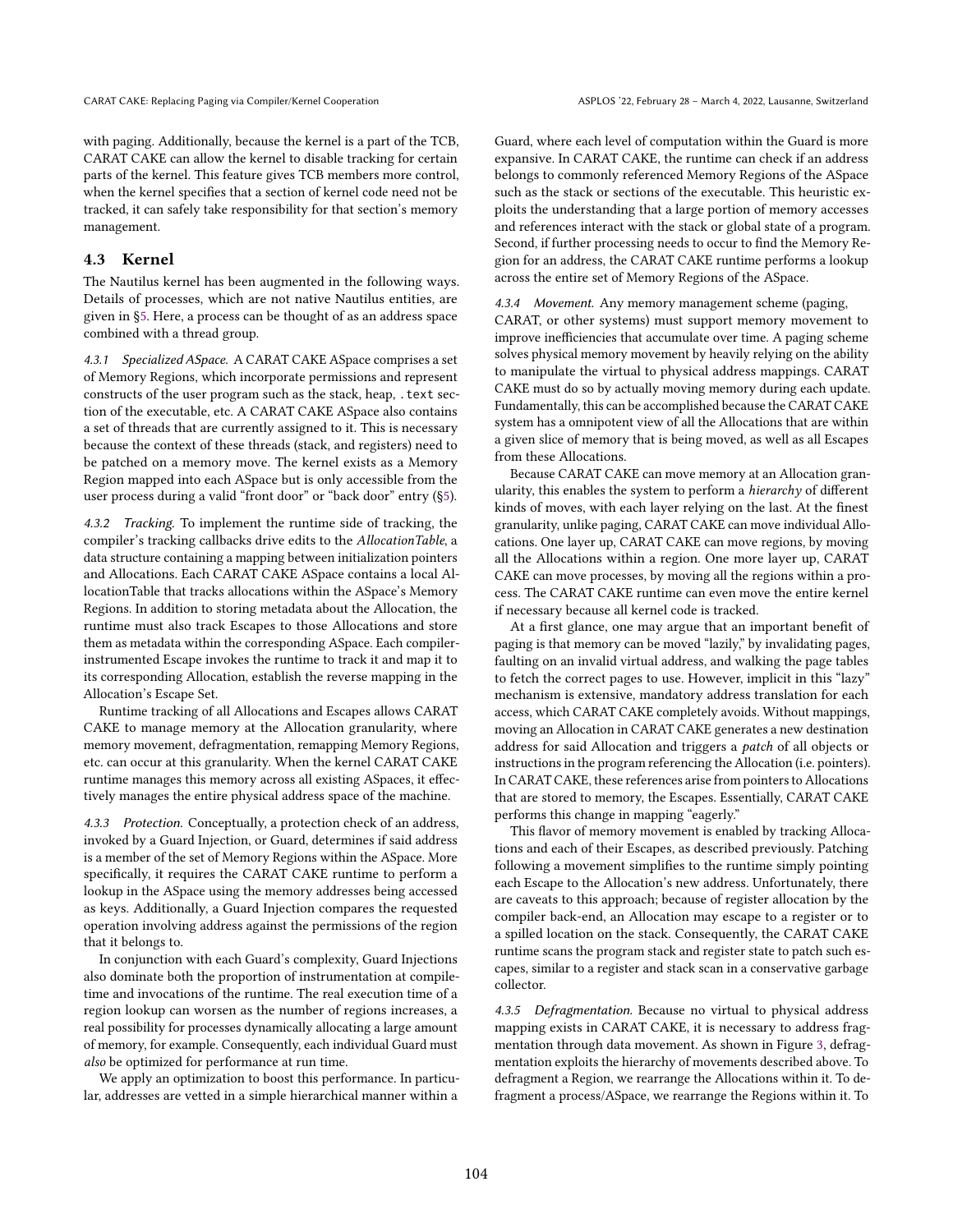<span id="page-7-0"></span>

Figure 3: CARAT CAKE defragments hierarchically.

defragment all memory, we rearrange all processes/ASpaces. Note that the entire process shown does not need to take place; instead, each step can be independently run, or the step-by-step processing can terminate early. Executing all of the steps in order accomplishes a global defragmentation of memory at fine granularity.

Defragmenting a single Region packs the Allocations within the region to the beginning of the Region. For instance, if this step is invoked by the kernel memory allocator, the pointer to the end of the last Allocation (Allocation  $C$  in the figure) now points to the largest possible free block available within the Region. In the case of global defragmentation, the Region can be packed in this way before moving on to packing processes/ASpaces.

A notable feature highlighted in Figure [3](#page-7-0) is the ability to move a Region into an overlapping free memory chunk, marked by an  $*$  next to  $R1$  in the figure. Unlike paging, these chunks can be of any granularity. More generally, movement can occur at arbitrary granularity.

#### 4.4 Other Implementation Aspects

Several other elements are necessary background for understanding our evaluation and its limitations.

4.4.1 Granularity and Alignment. Paging enforces protection and allows movement of memory at page granularity. In contrast, CARAT CAKE can in principle operate down to byte granularity. In practice, CARAT CAKE operates at different granularities depending on the context. Protections are enforced on the relevant Region's granularity. Region protections operate in a similar fashion to page protections, with the key difference being that the Region is arbitrary in size. Tracking Allocations happens at the granularity of individual Allocation sizes. Moving memory happens at all levels of granularity including Allocations, Regions, and ASpaces.

4.4.2 Address Space Abstraction Data Structures. In CARAT CAKE, Regions can be allocated and delegated for processes to use by adding them to a process's ASpace. The ASpace abstraction captures a memory map in a manner that is independent of whether CARAT CAKE or paging is being used. The memory map consists of a set of Regions, each of which includes the virtual and physical start addresses, and length, as well as protection bits

(read/write/exec/kernel/etc). Because the speed of finding the relevant Region for a virtual address is critical for all ASpace implementations, the data structure is pluggable. Currently, red-black trees (similar to Linux), splay trees [\[79\]](#page-16-12), and linked lists are available. The prototype uses a red-black tree to implement many of its internal data structures. Within the ASpace, red-black trees are used to keep track of memory regions, Allocations (Allocation Table), and Escapes (Escape Set).

4.4.3 Library Allocators. In a general CARAT system, library allocators would be designed around the assumptions of a CARATized process, a CARAT address space, and a region-based design. However, to prototype CARAT CAKE and generate comparable results against paging in Nautilus and Linux, we cannot compare existing library allocators (namely libc malloc) against a custom allocator for CARAT CAKE. Instead, we allow all CARATized user programs to use malloc, and we conform to the assumptions that libc malloc makes—most notably a virtual address space, where the heap exists as a logically contiguous chunk of memory, and memory management system calls such as brk, sbrk, and mmap. In order to adhere to these assumptions, CARAT CAKE allocates and expands each heap's memory as a contiguous Region of physical memory, which mimics the invariants assumed by malloc. Memory management system calls are handled by the Linux compatibility layer in Nautilus ([ğ5\)](#page-8-0). If the internal state of the library allocator was visible/mutable to CARAT CAKE, this limitation would cease to exist.

4.4.4 Tracking Stack Allocations. The CARAT CAKE prototype does not individually track each stack variable; the entire stack itself is treated as a singular Allocation. This does restrict the stack in CARAT CAKE to being a single contiguous chunk of memory, but it can be expanded (moving it if necessary) by the CARAT CAKE runtime.

4.4.5 Resolving the Race between Guards and Protection Changes. A protection change and the execution of a Guard might race. This problem is exacerbated when the compiler has optimized the Guard, because such optimizations assume that the permissions are invariant for the duration of the guarded code block. To account for this, the system allows for limited permission-changing functionality via a "no turning back" permissions model. When a Guard is invoked and the permission check succeeds, we store the permissions that have been allowed for the affected region. A subsequent protection change may only downgrade permissions (e.g., going from read/write to read-only is allowed). This is not an intrinsic limitation-the compiler could introduce the code to "release" the region.

## 4.5 Paging Alternative

While we do compare performance with Linux, there are of course many confounding factors given that it is an entirely different, and much larger codebase. To control for the difference, we have built a substantial and performant implementation of the ASpace abstraction within Nautilus using x64 paging.

Each address space has its own distinct page table hierarchy that is based on the 4-level x64 paging model. Page table mappings can be constructed eagerly or lazily on demand. In addition to the basic 4 KB pages, we also support large (2 MB) and huge (1 GB)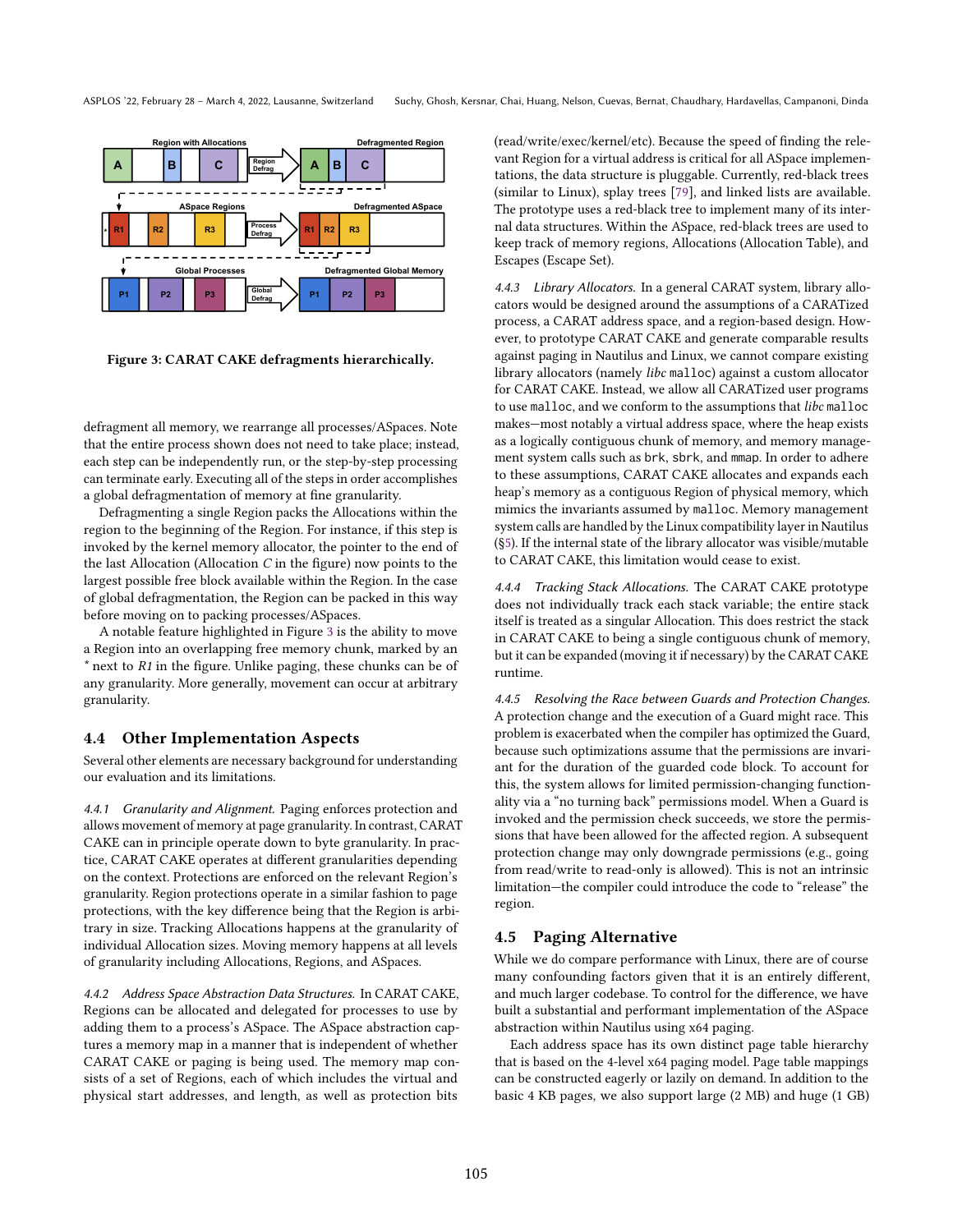pages. Recall from [ğ2](#page-2-1) that Nautilus uses buddy system allocation. A side-effect of this is that allocations of physical memory are aligned to their own size. As a consequence, our paging implementation has many more opportunities to use larger pages, and it aggressively uses them. Thus we maximize the reach of existing TLBs. We also minimize the cost of TLB flushes by implementing Intel's Process Context Identifier (PCID) feature. Using PCID, it is not necessary to flush TLB content on a context switch. IPIs are used to implement remote TLB shootdowns when needed.

#### <span id="page-8-0"></span>5 LINUX COMPATIBLE PROCESS (LCP)

The Linux compatible process (LCP) implementation allows for separate compilation and linking of the application and kernel, much like the Linux user-level model. However, the separately compiled application executable is dynamically loaded and run as part of the kernel. Unlike a kernel module, however, it is not linked to the kernel, but rather runs within a specialized kernel-mode process abstraction that emulates the Linux system call and signal interfaces. More details about our process abstraction and LCP can be found in an earlier paper [\[58\]](#page-15-20). The "PIK" approach described in that paper for executing OpenMP parallel programs as components of the Nautilus kernel provides neither CARAT- nor paging-based protections or memory management.

#### 5.1 Code Generation and Linking

As we described in [ğ4,](#page-4-1) the CARAT CAKE compilation process adds tracking and protection to the user program at the LLVM IR level. When we build the program for paging, these steps are simply not done. The ordinary Linux user-level build process and the LCP build process are virtually identical. Whether we target CARAT CAKE or paging, we must handle back-end code generation and linking slightly differently. These details are hidden in wrappers for cc and ld.

Code generation uses position-independence (-fPIE) to allow the resulting executable to be loadable into any physical address, and to be movable during execution, if necessary. A custom linker script is used to integrate all components via static linking. $6$  The linker script preserves the position-independence of the entire linked executable (creating a "static PIE" executable). The compiler, C, and C++ runtime startup code (e.g., crt0) is integrated carefully, and with an assumption that the kernel will be providing a "pre-start" environment for it. A special multiboot2-like header is to simplify the ELF load process. This header also contains the attestation signature for CARAT CAKE.

#### 5.2 Process-in-Kernel Abstraction

Nautilus has been extended with a process abstraction that combines a kernel thread group, an ASpace (either CARAT CAKE or paging), and (optionally) a custom allocator. A special loader brings the executable image into physical memory at any convenient location, and initializes BSS/TBSS/etc, as well as an initial stack+heap, all allocated in physical memory. A process launch begins in an initial thread that runs a wrapper function (the "pre-start" code)

that completes the setup of the process before invoking the user's thread function. Child threads start similarly, and then join their parent's ASpace.

## 5.3 CARAT CAKE and the Trusted Back Door

Code introduced via CARAT CAKE compilation, for example protection checks, tracking, and (optionally) allocation, invokes the kernel-level CARAT CAKE run-time via a function and data table that is advertised to the process somewhat like a Linux vDSO. However, the compilation process assures that only the injected code has access to this trusted backdoor into the kernel. Because no system calls or other boundary crossings are involved in using the trusted backdoor, the run-time operation of CARAT CAKE is a unified whole across all processes and the kernel. The CARAT CAKE runtime uses this feature to quickly invoke the kernel without a system call.

## 5.4 Linux Compatibility and the Untrusted Front Door

To allow Linux programs to run, the process abstraction must provide compatibility with Linux system calls and signals, as well as some of the expected userspace environment. We implemented a subset of this functionality for CARAT CAKE. Our system call interface uses the syscall instruction (or int 0x80), not the vDSO. Unlike in Linux, a system call in Nautilus happens in the same address space, at the same privilege level (which complicates the return from system call slightly), and using the same stack as the calling thread (red zone is avoided for both mechanisms).

The most important system calls (i.e. those used by the C runtime and by library allocators  $-$  e.g. malloc) are largely implemented while other, more sparingly used Linux syscalls are stubbed so that we can see all activity, and respond, by default, with an error. A Linux-compatible signal installation (e.g. sigaction()), signal assertion requests (e.g. kill()), and signal delivery mechanisms were added to Nautilus. The latter required substantial modifications to low-level thread context-switch processing. Again, the focus in this prototype was on signals required to execute our benchmarks.

#### 6 EVALUATION

We now evaluate the CARAT CAKE prototype in terms of performance and in terms of the engineering effort necessary.

Steady-state Overhead is Similar to Linux: By far the most common situation for a workload is steady-state operation, in which the kernel is making few changes to the virtual to physical mapping (for paging), physical location of allocations (for CARAT CAKE), or protections. Steady-state operation is where we would expect to see maximum performance and energy gains in future hardware that would eliminate hardware support for paging or allow it to be disabled.

Figure [4](#page-9-0) compares the measured performance of our benchmarks on our target platform (both described in [ğ2.2\)](#page-2-2) using Linux as a baseline for normalization. As can be seen, CARAT CAKE and paging

<span id="page-8-1"></span> $^6\mathrm{All}$  code ultimately linked into the executable must have been transformed by the CARAT CAKE compilation process, or must have separate attestation of that protection and tracking has been manually added.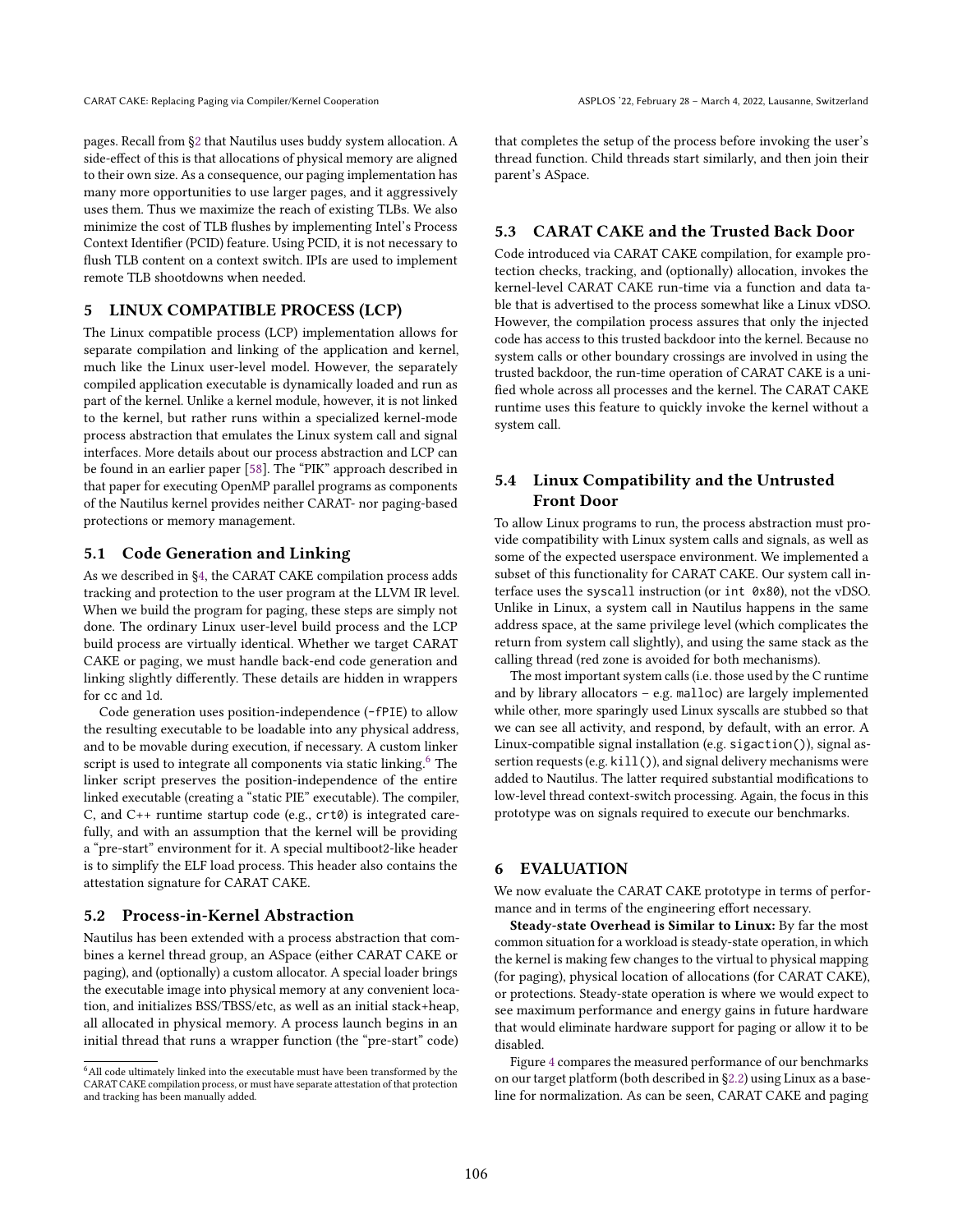<span id="page-9-0"></span>

Figure 4: CARAT CAKE has comparable run time overheads.

in Nautilus are comparable to Linux.<sup>[7](#page-9-1)</sup> This is the main takeaway the tracking and protection overheads from the compiler-injected CARAT CAKE code in the kernel and the user program prove to be quite small in practice.

It is important to understand that CARAT CAKE is still using paging here because of the inability to deactivate it on x64. While the identity-mapped page tables used are at 1 GB granularity and thus TLB misses are rare in steady state, CARAT CAKE is still paying the cost of having a TLB in the first place, namely on control path length in the logic of the processor and in virtual addressing-imposed restrictions on the L1 cache design. Despite this, its overhead is comparable to that of the two different paging implementations.

Memory Movement Costs are Reasonable: Unlike paging, the fact that CARAT CAKE uses physical addressing means that the need to be able to migrate allocations is inevitable. For example, a failing allocation will need to be followed by a defragmentation, similar to a garbage collection pass in a managed language.

To measure the effect on performance of such migrations, we developed a tool that competitively "peppers" normal execution of a benchmark with migrations. More specifically, pepper(rate, nodes) is a separate thread that maintains a linked list of nodes elements. It wakes every  $\frac{1}{\mathit{rate}}$  seconds and migrates the linked list, element by element, to a new memory region. The benchmark sees a pause while this is accomplished. This is then measured as a slowdown compared to the "unpeppered" benchmark.

Note that this processing involves finding and patching nodes pointer escapes, moving the actual data, and the synchronization overhead (a world stop/start across 64 cores). The slowdown that the system (the benchmark in these measurements) experiences is dominated by synchronization at high rates (the measured maximum possible rate is ∼26 KHz). At lower rates, the pointer escape finding/patching and memory movement, particularly the former, dominate-this is the regime the system will mostly operate in. In our pepper data collection, we sample the space of rate and nodes.

<span id="page-9-1"></span>

<span id="page-9-2"></span>

Figure 5: Possible rate and nodes (size) combinations given various constraints on application slowdown (NAS IS).

<span id="page-9-3"></span>Table 2: Many programs display high pointer sparsity (℧).

| Benchmark            | Num.               | Max            | Pointer        |
|----------------------|--------------------|----------------|----------------|
|                      | <b>Allocations</b> | <b>Escapes</b> | Sparsity $(U)$ |
| pepper (linked list) | nodes              | nodes          | 8B/ptr         |
| Nautilus Kernel      | 944                | 34K            | 105 B/ptr      |
| Streamcluster        | 8.9K               | 66             | 2 MB/ptr       |
| Blackscholes         | 36                 | 25             | 26 MB/ptr      |
| SP                   | 149                |                | 83 MB/ptr      |
| MG                   | 247K               | 494K           | 921 B/ptr      |
| FT                   | 70                 | 27             | 16 MB/ptr      |
| EP                   | 82                 |                | $2$ MB/ptr     |
| CG                   | 67                 |                | 62 MB/ptr      |

Compactly presenting the pepper results is challenging because of their inherently 3D nature and because slowdown might be better thought of as a constraint. To do so, we fitted a physically-inspired model, specifically

slowdown(rate, nodes) =  $1 + (\alpha + \beta \times nodes) \times rate$ 

which includes the costs described above, using regression. The resulting fit for  $\alpha$  and  $\beta$  exhibits  $R^2 = 0.9924$ . The model then allows us to create characteristic curves in which we constrain slowdown and then sweep nodes to project the maximum possible rate that can be achieved. Figure [5](#page-9-2) shows these characteristics for the IS benchmark. To interpret the figure, choose a desired slowdown. The corresponding curve divides the space of rates and nodes into two: the combinations below the curve are possible. The key point, however, is that with a reasonable constraint on overhead, 10% for example, to match the gains seen in Figure [4,](#page-9-0) quite high migration levels can be sustained. Also quite large migrations can be sustained at lower rates. For the range of measured page migration rates described in [ğ3,](#page-3-3) the performance impact is trivial.

Ideally, the duration of migration (and thus performance impacts on applications) would be limited only by the memcpy() performance. How close we can get to this limit is determined by the pointer sparsity, ℧, which we define as the ratio of the amount of data moved to the number of pointers that are updated. As ℧ increases, we approach the memcpy() limit.

In the pepper results (Figure [5\)](#page-9-2), we deliberately consider a low sparsity move ( $U = 8$  for a 64-bit pointer linked list being moved.) Table [2](#page-9-3) puts pepper in context by showing U for the other code we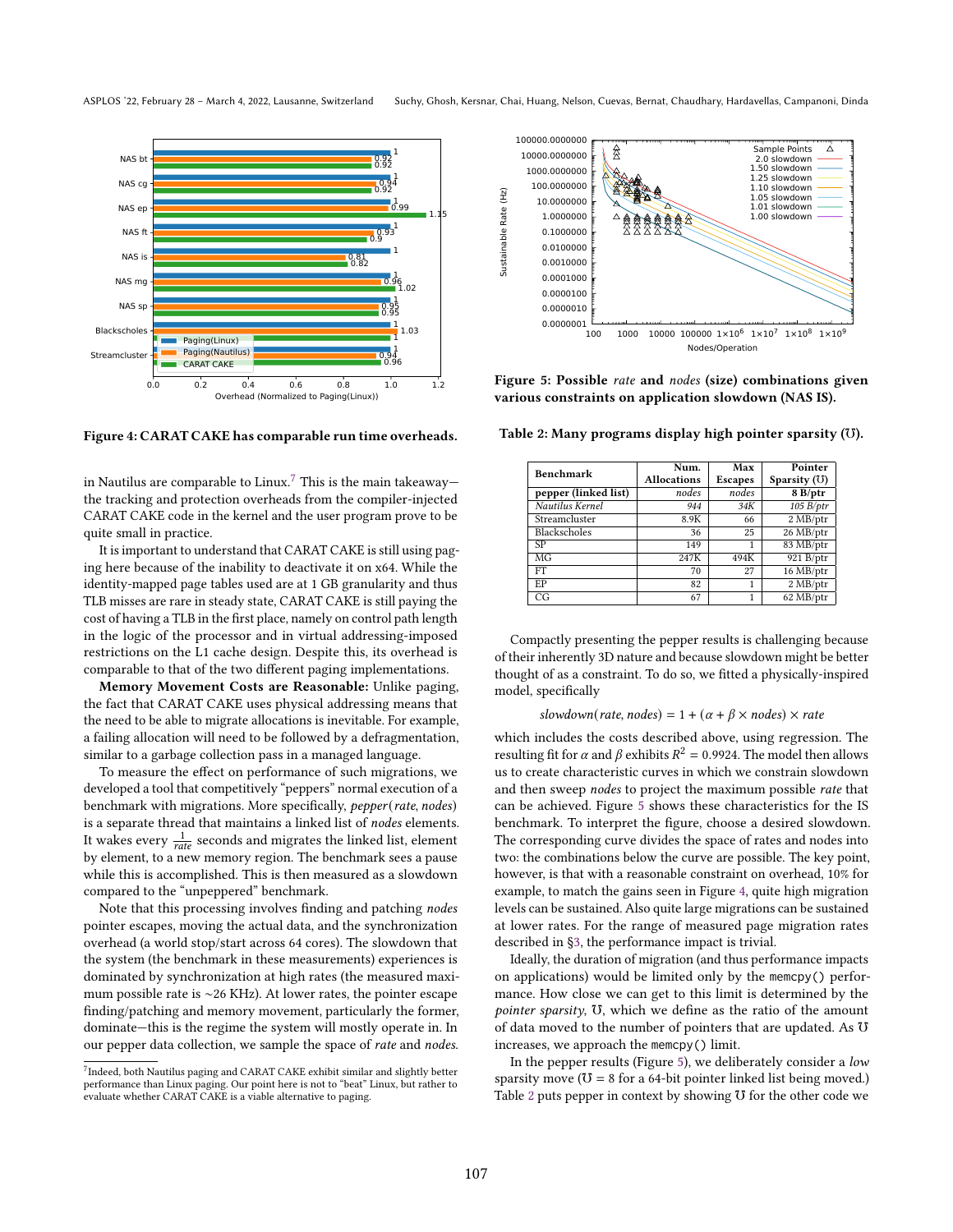<span id="page-10-0"></span>CARAT CAKE: Replacing Paging via Compiler/Kernel Cooperation ASPLOS '22, February 28 – March 4, 2022, Lausanne, Switzerland

Table 3: Breakdown of implementation sizes.

|                      | Lines of code | (Engineering Effort) |
|----------------------|---------------|----------------------|
| Component            | Paging        | <b>CARAT CAKE</b>    |
| Compiler             |               |                      |
| Tracking             |               | 2,066                |
| Protection           |               | 1,563                |
| <b>Build changes</b> |               | 50                   |
| Compiler total       |               | 3,679                |
| Kernel               |               |                      |
| Paging               | 3,250         |                      |
| Allocator changes    |               | 300                  |
| Tracking runtime     |               | 2,662                |
| Migration support    |               | 949                  |
| Heap/stack expansion | 100           | 100                  |
| Defragmentation      |               | 100                  |
| <b>Kernel</b> total  | 3,350         | 4,111                |
| Compiler (Reusable)  |               |                      |
| Building             | (Average)     | (Heavy)              |
| Optimizing           | (Average)     | (Heavy)              |
| Architecture         |               |                      |
| Memory management    | (Heavy)       | (Minimal/None)       |
| Other                | (Average)     | (Average)            |
| Total                | 3,350         | 7,790                |

consider, including the kernel itself. As can be seen, many benchmarks display very high ℧. If we were to move one of these instead of a linked list, the curves shown in Figure [5](#page-9-2) would shift upward.

Engineering Effort is Likely Comparable to Paging: Converting a kernel that already extensively and intrinsically uses paging to use CARAT CAKE may be quite challenging. We cannot provide direct input on that challenge because we started with a kernel that effectively uses physical addressing (identity-mapped paging). However, we can compare and contrast the effort involved in adding CARAT CAKE and paging to that kernel. Table [3](#page-10-0) breaks down the code sizes involved for both approaches. The shared code (ASpace, LCP, etc) is not included. As can be seen, the implementation costs are similar (within a factor of two in LoC), but the cost is shifted to the kernel for paging and to the compiler for CARAT CAKE.

The figure also compares qualitative aspects that cannot be easily captured in LoC, such as the reliance of each approach on the compilation frameworks and underlying architectures, and the effort involved in these.

CARAT CAKE requires the expansion of the software TCB, particularly in additions to the the compiler, as well as compilation libraries used for optimization, such as NOELLE. These efforts may introduce new attack vectors via bugs in the compilation framework being used. With paging, if there is a compiler bug, the consequence is a kernel with a likely random bug. With CARAT CAKE, because we rely on the compiler for protection, a compiler bug may be more easily used to subvert protection. Because of this, CARAT CAKE demands larger engineering investment into the compiler's development and verification.

On the flip side, because CARAT CAKE avoids memory management hardware, this also removes attack vectors that might be present in the hardware TCB. Note further that bugs/attack vectors found in hardware require much more effort to patch than software bugs due to the physical nature of the hardware. Indeed in some cases the bugs may not be patchable at all, such as we have experienced with the Spectre and Meltdown vulnerabilities [\[52,](#page-15-24) [57\]](#page-15-25). Because of this, in a future hardware system that used CARAT

CAKE the architectural engineering effort and verification would be significantly decreased compared to paging.

This proposed shift of engineering effort from hardware to software also fits well into the current and developing landscape. Microarchitecture development efforts, save for a few up and comers like OpenPiton, are closed development efforts under the control of industry. At the same time, they are cornerstones to the TCB, something made clear by recent vulnerabilities. In contrast, compiler development efforts are often open projects (LLVM being the popular example) that have significantly more participants. Arguably the number of participants is also increasing at a much faster rate than with microarchitecture. That the engineering effort of CARAT CAKE is clearly tractable, and can leverage this milieu is compelling.

## 7 GENERALITY AND FUTURE WORK

CARAT CAKE is the first prototype full system implementation of the CARAT concept. We claim that CARAT is a feasible, general purpose alternative to paging that could enable a range of benefits. We now discuss unimplemented and untested aspects of CARAT CAKE with regard to this general purpose goal, some of which we are currently working on.

Other Benchmarks and Workloads: Although CARAT CAKE is not evaluated on an extremely diverse set of workloads, there is no particular reason why a CARAT system could not feasibly and efficiently run them. This is in part supported by the results from our prior paper [\[81\]](#page-16-10), which shows a much wider range of benchmarks from NAS, PARSEC, and Mantevo. We also note that for overlapping benchmarks, the overheads presented in the original paper have actually gone down in this paper due to efforts in compiler optimization. This supports a claim the original paper makes, that compiler optimization enhancement will continue to lower the overheads of CARAT-like systems.

One important workload not explored by either paper is a server application such as a web server or database engine. We have not done so because extending LCP to support such applications would be significant engineering effort. However, we would expect CARAT to perform quite effectively, if not synergistically, with these types of applications, particularly a database server. A high performance database engine typically attempts to allocate/mmap a single large chunk of memory from the kernel and use it as a scratchpad during execution.

The concept of incorporating a kernel-mode database is already being explored [\[34\]](#page-15-26). In essence, it is already trying to eschew the kernel and other actors when it comes to memory management. CARAT CAKE is positioned to easily allow a database engine to have this bypass. Tracking overhead would likely be negligible, especially if the memory involved was a single or small number of regions. Similarly, protection overheads would be low given most operations would simply touch this scratchpad. Should the compiler understand this, guarding the database engine would be heavily optimized for these accesses, allowing the database free reign over its data, while maintaining protection.

Just-in-time Compilation (JITs): CARAT CAKE currently relies on LLVM compiler transformations applied statically to implement instrumentation for tracking and protection. However, the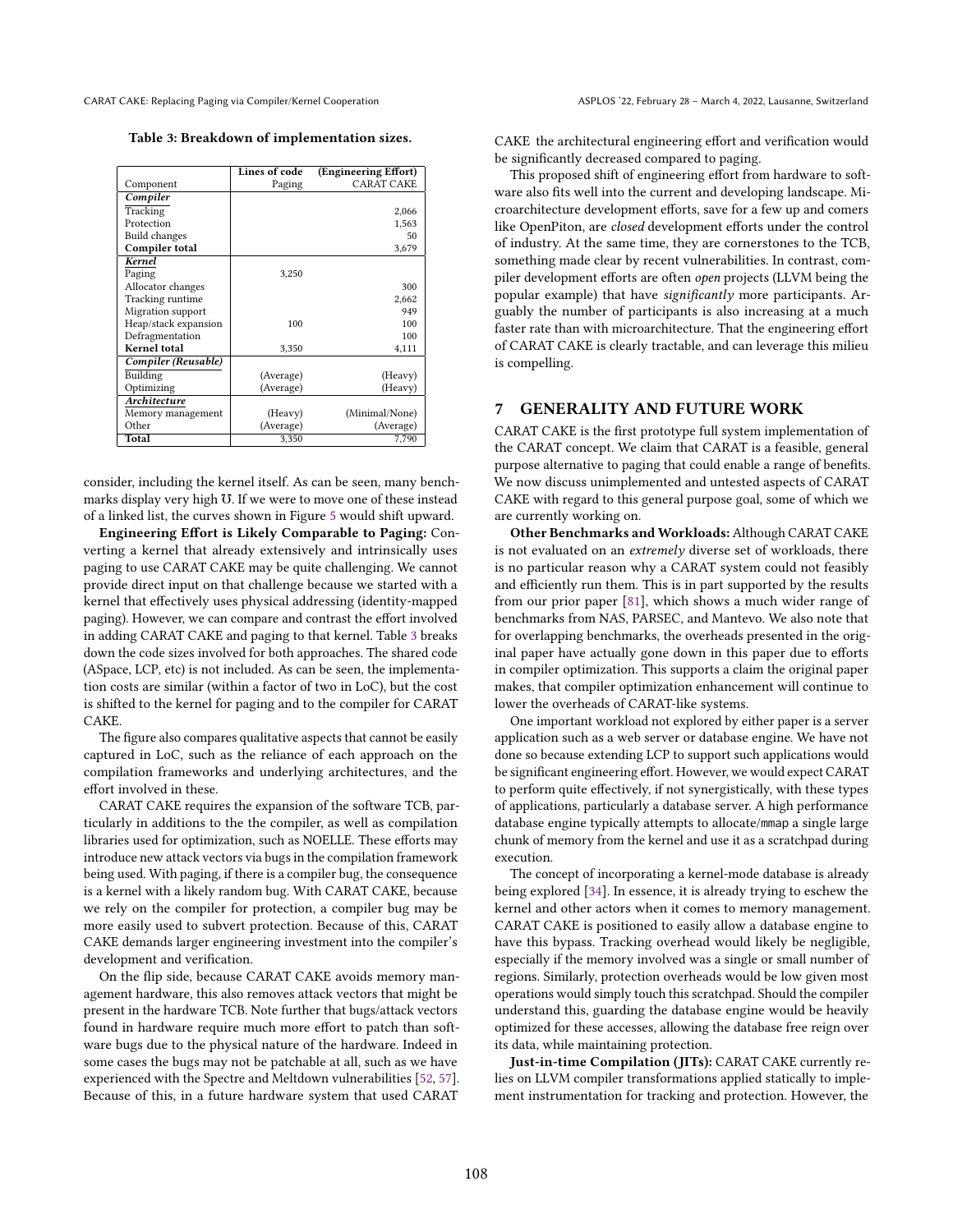fundamental ideas of CARAT are arguably compatible with more dynamic compilation approaches, such as JITs. Instrumenting protection and tracking could be implemented dynamically rather than statically. There may even be a convergence underway that will simplify this through the dynamic use of LLVM. For example, the JavaScript JIT WebKit[\[24\]](#page-14-12) has historically used LLVM optimization in its JIT compilation infrastructure, which strongly suggests CARAT's tracking and protection could be implemented within it.

Garbage Collection: CARAT is conceptually similar to a garbage collector, and its model of tracking all allocations and references to them (escapes) has direct analogs to garbage collector primitives. We don't garbage collect because our goal is to provide an alternative to paging for as wide a range of programs as possible, in particular those written in unmanaged languages. A future line of work in CARAT is to integrate a CARAT system with existing garbage collectors, leveraging the information garbage collectors provide and vice versa. We anticipate a CARAT CAKE defragmenter could be integrated with language-specific garbage collectors, as we only need GC movements to be visible to CARAT CAKE. This would allow the first step in defragmentation to be a call to the process's garbage collector, if one exists.

Virtualized Environments: While virtualization is not a focus of this work, CARAT CAKE is certainly compatible with it. Indeed, a CARAT CAKE-based guest could present a special opportunity since the GPA→HPA mapping could then simply be an unchanging identity map. Note that you could view the resulting GVA→GPA→HPA mapping either as nested paging without any "inner" page tables, or the best possible case of shadow paging.

In a system without any hardware paging support, including for virtualization, if a trust relationship (e.g., via attestation) could be established for the compiler toolchain used to build the guest applications and the toolchain used to build the guest kernel, and we could a determine that protections had been added to both the guest kernel and its applications, the host kernel/VMM could treat them essentially as processes.

CARAT-based systems would be largely orthogonal to namespacebased containers, since in the end all that would be needed is a slightly fancier process abstraction.

Swapping, Remote Memory, and Handles: We often want to have a notion of a memory object not being currently present in memory. This is used traditionally in swapping, to support machines with insufficient physical memory, and currently in lazy evaluation (e.g., demand paging), in PGAS parallel computing models/languages, and increasingly to support remote memory in cloud environments.

For x64 systems, our previous paper [\[81\]](#page-16-10) proposed the use of non-canonical physical addresses to signify an absent object. When accessing a non-canonical address, an x64 system will generate a general protection fault (not a page fault). Furthermore, when the object is not present, the pointers to it can be patched to not just be non-canonical, but also to have unused address bits overloaded as a mapping key to the object's current location. Note that for a scenario in which swapping is common, the overhead is likely to be dominated by the swapping costs, not CARAT-based costs.

Even if hardware support similar to x64 non-canonical address checks or Intel MPX checks is unavailable, a CARAT-like system could potentially employ handle-based memory management to have the same effect. In essence, our compiler analysis for protection checks already optimizes for where handle acquires should go. The analysis could also introduce handle releases for both correctness and to optimize the duration between the acquire and release. Then, a handle acquire call to the runtime could detect an absent object and fetch it. We are currently working on just such a system for remote memory.

Pointer Obfuscation: One of the limiting factors for the CARAT concept revolves around the complexity of pointers. More specifically, programs that are still compilable but are invalid with respect to its language standard. One key idea of CARAT is the ability to keep track of Escapes to Allocations. In the common case, this is a simple task that keeps track of locations in which the potential escapes may exist. When an Allocation is moved, these potential escapes must be "patched", and the CARAT runtime determines at this point if the escape truly does alias the Allocation, and modifies it accordingly.

What if the escape is encoded? In this case, the pointer would not be detected as aliasing its respective allocation unless the escape is decoded before the aliasing check is performed. An example of unintended pointer obfuscation is an XOR linked list<sup>[8](#page-11-0)</sup>. In order to accommodate such obfuscations, the CARAT runtime would need to either be able to avoid/disable pointer encoding or be able to decode the pointer at runtime.

For simple LLVM IR arithmetic/bitwise encoding (like an XOR linked list), the compiler can track the pointer arithmetic in the IR via the use-def chain or by querying the dependence analysis. This could, in many cases, allow the compiler to handle decoding the pointer (reducing the amount of times an already rare situation like this would require special attention).

For more complex obfuscation (such as encoding via indirect function calls), programmer transparency may need to be broken. The programmer would need to provide a trusted decoding function to the CARAT runtime to be used when determining the aliasing of an escape and Allocation. Failure to provide this function would result in a CARAT system being required to conservatively "pin" Allocations affiliated with the encoded escape. Pinning would maintain the correctness of the program (and of protection checks), but would limit the ability to move the affiliated Allocations.

#### 8 RELATED WORK

There is a long chain of work on improving and extending the existing paging model, each of which attempts to address some measured deficiency [\[3,](#page-14-13) [9,](#page-14-14) [13](#page-14-15)-15, [25,](#page-14-1) [32,](#page-15-27) [39,](#page-15-28) [48,](#page-15-1) [71,](#page-15-2) [78,](#page-15-29) [92\]](#page-16-1). In contrast, there is much less work on software-based memory management as an alternative.

Software-based memory management has a significant historical market impact [\[6,](#page-14-17) [72\]](#page-15-30), and remains in use today in many forms. One form, automatic handle-based memory management with protection, dates back to the Burroughs B5000 [\[19,](#page-14-18) [56\]](#page-15-31), which restricts programmers to specific high-level languages. A more recent incarnation is the IBM 801 [\[74\]](#page-15-32), which combined physical addressing, a heavily restricted high-level language (PL.8), and a trusted compiler as the basis for protection ([\[74,](#page-15-32) pp. 240]).

<span id="page-11-0"></span><sup>8</sup>An infamous bane of garbage collectors worldwide.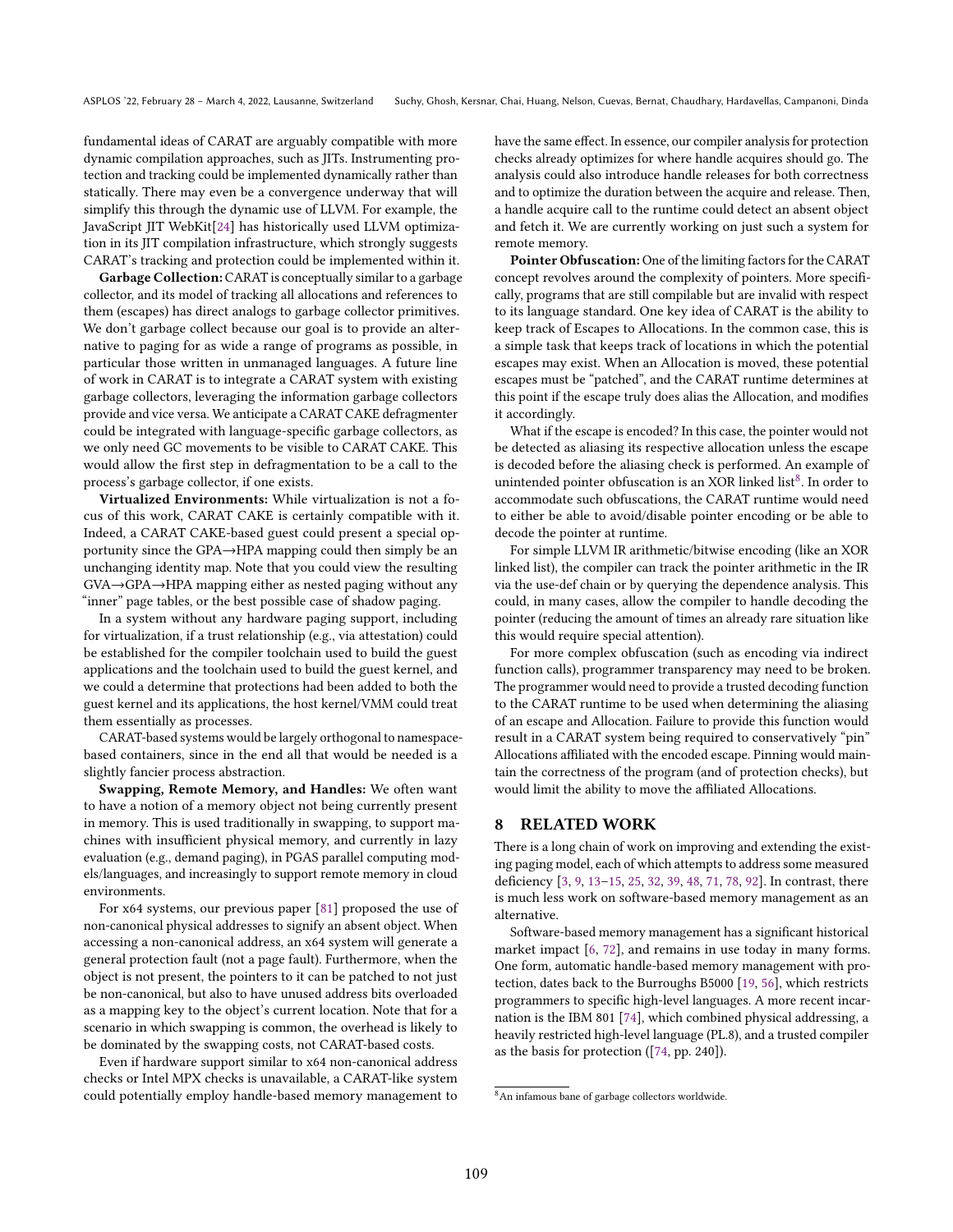The use of the compiler to implement software protections is not a new concept. EffectiveSan [\[28\]](#page-14-19) uses software checking to to sanitize object types and bounds for  $C/C++$  with low overhead. This work relates to CARAT's guards, but not tracking. CARAT can also be thought of as extending Software Fault Isolation (SFI) [\[21,](#page-14-20) [33,](#page-15-33) [77,](#page-15-34) [88\]](#page-16-13) to all user programs regardless of trust. Many of the innovations in SFI are orthogonal to the concepts of CARAT, and some of the optimizations in CARAT could potentially be deployed in SFI. Another alternative to achieving protection is proof-carryingcode (PCC)  $[65-67]$  $[65-67]$  which has been demonstrated to allow safe kernel extensibility. If code can carry a verifiable proof with it that it is safe with respect to some security policy, then it is possible to eliminate all guards. The optimizations that CARAT is performing for guard amortization is somewhat akin to a compiler trying to generate proofs about the safety of the code.

Sandboxing, more specifically eBPF [\[1\]](#page-14-21), is also a related area of work. The idea of this work is to set up an environment to run code where it is isolated from other processes and can be observed. eBPF does this via a compilation/loading process similar to the CARAT process. One difference is that eBPF does not run on arbitrary code, but runs on pseudo-C code that is aware of eBPF. CARATlike systems might be able to complement/enable sandboxing by allowing native low-level code to execute with CARAT guards enforcing the protection/sandboxing.

Another related work we are aware of is the Software Isolated Process (SIP) [\[40\]](#page-15-37) of the Singularity OS [\[41\]](#page-15-38). A SIP is an opaque, selfcontained process that communicates through monitored channels and is written in a modified version of C#, called Sing#. The protection and mapping of a SIP rely on guarantees rooted in this managed language, and implemented via its compiler and runtime environment. In contrast, our focus is on unmanaged languages. CARAT CAKE does leverage the idea of sealing a process through controlled channels, but the controlled channel is implemented via the compiler and kernel. The SIP concept was in part motivated by a study of address translation performance that showed software-based isolation could have a much lower overhead than hardware-based isolation [\[2\]](#page-14-22), which we believe remains true. Zagieboylo et al [\[96\]](#page-16-14) have more recently revisited the costs of software-based memory management compared to paging.

Another line of work to note is the CHERI capability model [\[22,](#page-14-23) [23,](#page-14-24) [27,](#page-14-25) [31,](#page-14-26) [60,](#page-15-39) [62,](#page-15-40) [63,](#page-15-41) [68,](#page-15-42) [89](#page-16-15)-91]. CHERI's research thrust in MIPS/RISCV implements a fine-grained protection system for general purpose computing. This line of work differs from the CARAT line of work in its goals and execution. CHERI's goal is to enable the enforcement of language memory models and fault isolation through hardware and does so through the modification of MMU (paging) hardware, ISA, and making minor additions to the microarchitecture. CARATbased systems seek to completely remove the MMU hardware and enforce the goals of CHERI, as well as other problems CHERI is not concerned with, through software. The CARAT line of work is not necessarily at odds with this line of work, but are potentially orthogonal lines of research working in a related area.

LibOSes [\[86\]](#page-16-17), and unikernels [\[59\]](#page-15-43) in general, are also related to CARAT CAKE. Nautilus's original goal was to support individual parallel applications and their runtimes as kernels, which can be thought of as an extreme incarnation of a LibOS. Nautilus has been

gradually extended to add functionality without losing sight of that model. CARAT CAKE is in line with this model as well.

Also closely related are embedded operating systems such as Tock [\[55\]](#page-15-44), Theseus [\[18\]](#page-14-27), and RedLeaf [\[64\]](#page-15-45), which also leverage the properties of specific languages (Rust) to build protection without hardware support. Tock does provide some support for memory protection for general languages (C), but this relies on simplified memory protection hardware. In contrast to such work, CARAT CAKE's goal is to support arbitrary languages and code through the IR and concomitant transforms of a modern compiler. A viable future line of work exists concerning the utilization of the base concepts of Rust and other memory-safe languages. In fact, languages like Rust could be leveraged by CARAT CAKE when they are used as an application or kernel implementation language.

Virtual Ghost [\[26\]](#page-14-28) and Twizzler [\[17\]](#page-14-29) also approach memory management through software. Virtual Ghost protects an application from a hostile kernel (the inverse of CARAT CAKE's protection goal) via compiler analysis and Intel MPX, but paging is required, and MPX limits the number of regions that can be protected. Twizzler manages non-volatile memory (NVM) at almost arbitrary granularity for applications through automated pointer swizzling. Applications must be ported to Twizzler. In contrast, CARAT CAKE avoids porting and focuses on providing an alternative to paging, particularly for kernel-level abstractions such as processes.

#### 9 CONCLUSION

We have described CARAT CAKE, an alternative to paging that is based on compiler analysis and transformation and does not required hardware support to achieve protection and memory management. The machine is physically addressed, obviating the need for TLBs, pagewalkers, and similar increasingly expensive, problematic, and vulnerable hardware structures. Paging is becoming a problem. We argue it can be replaced instead of patched.

Our prototype implementation of CARAT CAKE extends a kernel to provide a Linux-compatible process abstraction that is able to achieve comparable performance to tuned paging implementations in that kernel, and in the mainstream Linux. The engineering costs of implementing the concept are manageable and arguably comparable to those of building a paging implementation.

Software-based memory management is common in managed languages. Advances in compiler technology make it feasible for unmanaged languages and as a replacement for paging. Importantly, an approach like CARAT CAKE can leverage future advances, and also provides the new opportunity for kernel-level management and protection of memory at granularities related to the code itself. For example, if we were to apply the CARAT CAKE guard pass to a monolithic kernel, it might be enable us to create internal boundaries, blurring the distinction between monolithic and microkernels.

#### ACKNOWLEDGEMENTS

This project was supported by the United States National Science Foundation via grants 1763743. 1908488, 2028851, 2119069.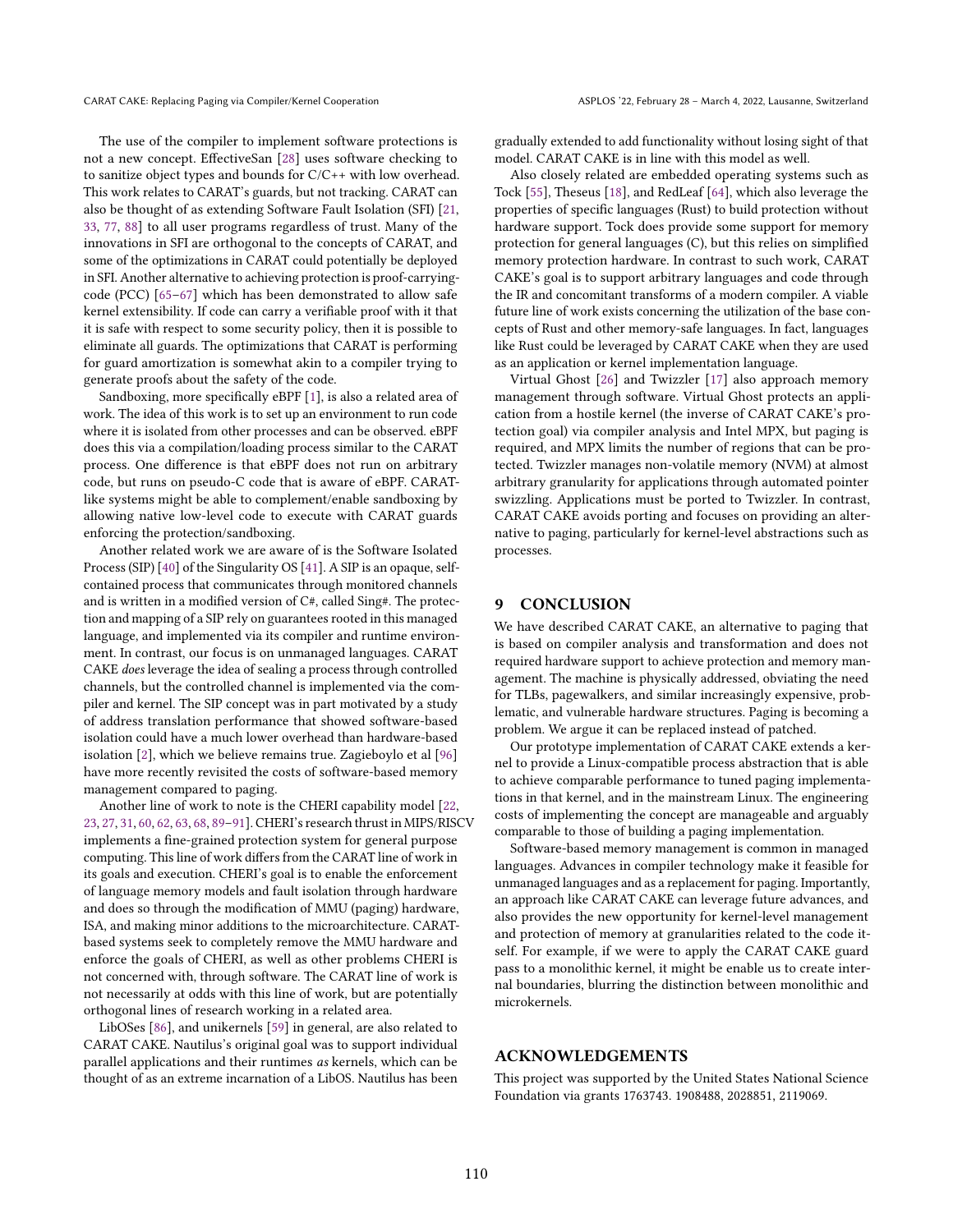## A ARTIFACT APPENDIX

## A.1 Abstract

Nautilus is an example of an Aerokernel, a very thin kernel-layer exposed (much like Unikernel) directly to a runtime system and/or application. An Aerokernel does not, by default, have a user-mode! There are several reasons for this, simplicity and performance among the most important. Furthermore, there are no heavy-weight processes-only threads, all of which share an address space. Therefore, Nautilus is also an example of a single address-space OS (SASOS). The runtime can implement user-mode features or address space isolation if this is required for its execution model.

This available-only artifact of Nautilus has been modified to accommodate running with a CARAT address space abstraction (CARAT CAKE). CARAT CAKE is an extension of work found in PLDI '20 with the paper describing this work appearing in ASPLOS '22.

The concept of CARAT CAKE is to replace paging with a system that can operate using only physical addresses. Doing this enables the underlying system to have significant energy savings as well as allow new performance minded optimizations in both the microarchitecture and in software.

Nautilus w/ CARAT CAKE requires one of the following hardware:

- x86\_64 machines (AMD and Intel)
- Intel Xeon Phi, either Knight's Corner or Knight's Landing
- A Hybrid Virtual Machine (HVM) in the Palacios VMM

Nautilus can also run as a virtual machine under QEMU, BOCHS, KVM, and in a simulated environment using Gem5

Nautilus w/ CARAT CAKE also requires the following software:

- clang/llvm 9.0+ (https://releases.llvm.org/download.html)
- grub version =  $2.02+$
- xorriso (for creating ISO images)
- qemu (for testing and debugging)
- NOELLE (https://github.com/scampanoni/noelle)
- wllvm or gclang (https://github.com/travitch/whole-programllvm) (https://github.com/SRI-CSL/gllvm)

## A.2 Artifact Check-List (Meta-Information)

- Program: NAS and Parsec 3.0. These are included in "./src/test"
- Compilation: For compilation, the evaluator needs to have wllvm, clang/llvm 9+, and NOELLE. These are linked to in the abstract as publically available repositories or releases.
- Transformations: wllvm, CARAT CAKE compiler pass. wllvm provides llvm bitcode files of all objects compiled as a single bitcode file. The CARAT CAKE compiler pass instruments LLVM bitcode with calls/hooks into the runtime and kernel. wllvm is linked in the abstract. The compiler pass is available in "./src/llvm/carat".
- Run-time environment: Nautilus Kernel. Evaluator needs repository of CARAT CAKE compiled and any of the required hardware to run the CARATized kernel.
- Hardware: See abstract
- Experiments: Run "kernel\_build\_with\_llvm\_and\_noelle.sh"
- How much disk space required (approximately)?: 1 GB
- How much time is needed to prepare workflow (approximately)?: Software requirements installation takes 30 minutes. Kernel compilation on the scale of 10s of seconds.
- How much time is needed to complete experiments (approximately)?: This is only an available artifact so the time needed is not applicable. However, in practice, the time needed is benchmark dependent and (in general) takes roughly the same time as standard compilation and execution of benchmarks.
- Publicly available?: Yes, "10.5281/zenodo.5747303" or "https://github.com/SuchyB/CaratCakeArtifact"
- Code licenses (if publicly available)?: MIT Opensource
- Workflow framework used?: Compile Benchmark with wllvm, strip bitcode, compile with llvm and CARAT CAKE pass, link program with "nld-cxx-noelle-ubuntu", mount onto ramdisk.img, compile CARATized-Nautilus, run kernel with a VM or on actual hardware, from kernel shell type "exec /program.exe"
- Archived (provide DOI)?: 10.5281/zenodo.5747303

## A.3 Description

A.3.1 How To Access. The codebase of CARAT CAKE (built on the Nautilus codebase) is publically available at the following git repository:

https://github.com/SuchyB/CaratCakeArtifact

Additionally, this has been archived via Zenodo and is available at:

10.5281/zenodo.5747303

A.3.2 Hardware Dependencies. Nautilus w/ CARAT CAKE requires one of the following hardware:

- x86 64 machines (AMD and Intel)
- Intel Xeon Phi, either KNC or KNL
- A Hybrid Virtual Machine (HVM) in the Palacios VMM

Nautilus can also run as a virtual machine under QEMU, BOCHS, KVM, and in a simulated environment using Gem5

A.3.3 Software Dependencies. Nautilus w/ CARAT CAKE also requires the following software:

- clang/llvm 9.0+ (https://releases.llvm.org/download.html)
- grub version  $>= 2.02$
- xorriso (for creating ISO images)
- qemu or bochs (for testing and debugging)
- NOELLE (https://github.com/scampanoni/noelle)
- wllvm or gclang (https://github.com/travitch/whole-programllvm) (https://github.com/SRI-CSL/gllvm)

## A.4 Installation

To install Nautilus (and the software dependencies), there is a script located in the root directory of the CARAT CAKE repository named "kernel\_build\_with\_llvm\_and\_noelle.sh" that can be run to automatically install prerequisites, set up, and compile a CARAT CAKE instrumented Nautilus kernel.

## A.5 Experiment Workflow

From the root directory, LCP processes can be installed within the "./user/test" or "./src/test/" directory. This directory will be used in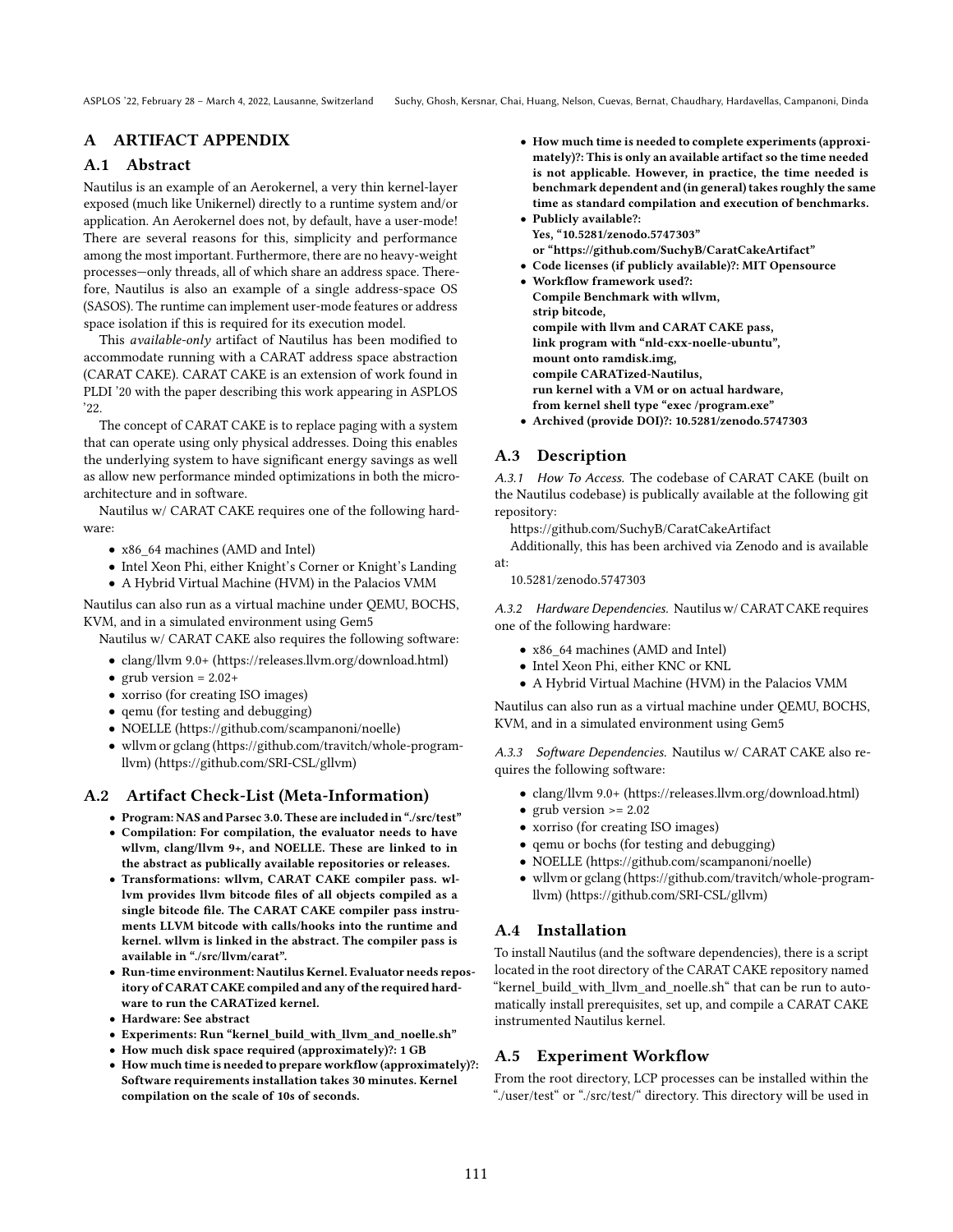CARAT CAKE: Replacing Paging via Compiler/Kernel Cooperation ASPLOS '22, February 28 – March 4, 2022, Lausanne, Switzerland

tandem with the contents of the "./user/framework" directory to produce LCP-CARATized processes.

#### A.6 Evaluation and Expected Results

To evaluate the artifact being available, perform the following steps:

- Clone the repository via git at: https://github.com/SuchyB/CaratCakeArtifact.git OR download the artifact from Zenodo at: 10.5281/zenodo.5747303
- Go into the root directory of the repository to be in the main code base.
- To access prerequisites for compiling, please run in the root directory: "./kernel\_build\_with\_llvm\_and\_noelle.sh"
- Some of the scripts used to produce the CARATized LCP Benchmarks can be found in "./parsec\_and\_nas\_build\_scripts/

#### A.7 Notes

More information about the repository can be found within the README.md file in the repository. This can be viewed in a text editor OR on the github repository page.

## A.8 Methodology

Submission, reviewing and badging methodology:

- $\bullet$ <https://www.acm.org/publications/policies/artifact-review-badging>  $^{[21]}$
- <http://cTuning.org/ae/submission-20201122.html>
- <http://cTuning.org/ae/reviewing-20201122.html>

#### **REFERENCES**

- <span id="page-14-21"></span>[1] [n.d.]. What is eBPF? an introduction and deep dive into the EBPF technology. <https://ebpf.io/what-is-ebpf>
- <span id="page-14-22"></span>[2] Mark Aiken, Manuel Fähndrich, Chris Hawblitzel, Galen Hunt, and James Larus. 2006. Deconstructing Process Isolation. In Proceedings of the 2006 Workshop on Memory System Performance and Correctness (MSPC). 1-10.
- <span id="page-14-13"></span>[3] Hanna Alam, Tianhao Zhang, Mattan Erez, and Yoav Etsion. 2017. Do-It-Yourself Virtual Memory Translation. In Proceedings of the 44th Annual International Symposium on Computer Architecture (ISCA 2017).
- <span id="page-14-5"></span>[4] Nadav Amit. 2017. Optimizing the TLB Shootdown Algorithm with Page Access Tracking. In 2017 USENIX Annual Technical Conference (USENIX ATC 17). USENIX Association, Santa Clara, CA, 27-39. [https://www.usenix.org/conference/atc17/](https://www.usenix.org/conference/atc17/technical-sessions/presentation/amit) [technical-sessions/presentation/amit](https://www.usenix.org/conference/atc17/technical-sessions/presentation/amit)
- <span id="page-14-9"></span>[5] Sotiris Apostolakis, Ziyang Xu, Zujun Tan, Greg Chan, Simone Campanoni, and David I. August. 2020. SCAF: a speculation-aware collaborative dependence analysis framework. In Proceedings of the 41st ACM SIGPLAN International Conference on Programming Language Design and Implementation, PLDI 2020, London, UK, June 15-20, 2020, Alastair F. Donaldson and Emina Torlak (Eds.). ACM, 638-654. <https://doi.org/10.1145/3385412.3386028>
- <span id="page-14-17"></span>[6] Apple Corporation. 1985. Inside Macintosh. Addison-Wesley.
- <span id="page-14-6"></span>[7] A. Awad, A. Basu, S. Blagodurov, Y. Solihin, and G. H. Loh. 2017. Avoiding TLB Shootdowns Through Self-Invalidating TLB Entries. In 2017 26th International Conference on Parallel Architectures and Compilation Techniques (PACT). 273-287. <https://doi.org/10.1109/PACT.2017.38>
- <span id="page-14-10"></span>[8] D. Bailey, E. Barszcz, J. Barton, D. Browning, R. Carter, L. Dagum, R. Fatoohi, S. Fineberg, P. Frederickson, T. Lasinksi, R. Schreiber, H. Simon, V. Venkatakrishnan, and S. Weeratunga. 1994. The NAS Parallel Benchmarks (NAS 1). Technical Report RNR-94-007. NASA.
- <span id="page-14-14"></span>[9] Arkaprava Basu, Jayneel Gandhi, Jichuan Chang, Mark D. Hill, and Michael M. Swift. 2013. Efficient Virtual Memory for Big Memory Servers. In Proceedings of the 40th Annual International Symposium on Computer Architecture (ISCA 2013).
- <span id="page-14-3"></span>[10] Arkaprava Basu, Mark D. Hill, and Michael M. Swift. 2012. Reducing Memory Reference Energy with Opportunistic Virtual Caching. In Proceedings of the 39th Annual International Symposium on Computer Architecture (Portland, OR) (ISCA  $'12$ ). 297 $-308$ .
- <span id="page-14-7"></span>[11] Arkaprava Basu, Mark D. Hill, and Michael M. Swift. 2012. Reducing Memory Reference Energy with Opportunistic Virtual Caching. SIGARCH Comput. Archit. News 40, 3 (June 2012), 297-308. <https://doi.org/10.1145/2366231.2337194>
- <span id="page-14-0"></span>[12] A. Bhattacharjee. 2017. Preserving Virtual Memory by Mitigating the Address Translation Wall. IEEE Micro 37, 5 (Sep. 2017), 6-10. [https://doi.org/10.1109/](https://doi.org/10.1109/MM.2017.3711640) [MM.2017.3711640](https://doi.org/10.1109/MM.2017.3711640)
- <span id="page-14-15"></span>[13] A. Bhattacharjee. 2018. Breaking the Address Translation Wall by Accelerating Memory Replays. IEEE Micro 38, 3 (May 2018), 69-78. [https://doi.org/10.1109/](https://doi.org/10.1109/MM.2018.032271063) [MM.2018.032271063](https://doi.org/10.1109/MM.2018.032271063)
- [14] A. Bhattacharjee, D. Lustig, and M. Martonosi. 2011. Shared last-level TLBs for chip multiprocessors. In 2011 IEEE 17th International Symposium on High Performance Computer Architecture. 62-63. [https://doi.org/10.1109/HPCA.2011.](https://doi.org/10.1109/HPCA.2011.5749717) [5749717](https://doi.org/10.1109/HPCA.2011.5749717)
- <span id="page-14-16"></span>[15] A. Bhattacharjee and M. Martonosi. 2009. Characterizing the TLB Behavior of Emerging Parallel Workloads on Chip Multiprocessors. In 18th International Conference on Parallel Architectures and Compilation Techniques (PACT'09). 29-40. <https://doi.org/10.1109/PACT.2009.26>
- <span id="page-14-11"></span>[16] Christian Bienia. 2011. Benchmarking Modern Multiprocessors. Ph.D. Dissertation. Princeton University.
- <span id="page-14-29"></span>[17] Daniel Bittman, Peter Alvaro, Pankaj Mehra, Darrell D. E. Long, and Ethan L. Miller. 2020. Twizzler: a Data-Centric OS for Non-Volatile Memory. In 2020 USENIX Annual Technical Conference (USENIX ATC 20). USENIX Association, 65-80. <https://www.usenix.org/conference/atc20/presentation/bittman>
- <span id="page-14-27"></span>[18] Kevin Boos, Namitha Liyanage, Ramla Ijaz, and Lin Zhong. 2020. Theseus: an Experiment in Operating System Structure and State Management. In 14th USENIX Symposium on Operating Systems Design and Implementation (OSDI).  $1 - 19.$
- <span id="page-14-18"></span>[19] Burroughs Corporation. 1961. The Descriptor-A definition of the B5000 Information Processing System. Technical Report BULLETIN 5000-20002-P. Burroughs Corporation, Detroit, MI. USA.
- <span id="page-14-8"></span>[20] Simone Campanoni, Kevin Brownell, Svilen Kanev, Timothy M. Jones, Gu-Yeon Wei, and David Brooks. 2014. HELIX-RC: An Architecture-compiler Co-design for Automatic Parallelization of Irregular Programs. In Proceedings of the 41st Annual International Symposium on Computer Architecuture (Minneapolis, Minnesota, USA) (ISCA '14). IEEE Press, Piscataway, NJ, USA, 217-228. [http://dl.acm.org/](http://dl.acm.org/citation.cfm?id=2665671.2665705) [citation.cfm?id=2665671.2665705](http://dl.acm.org/citation.cfm?id=2665671.2665705)
- <span id="page-14-20"></span> ${\rm Miguel}$  Castro, Manuel Costa, Jean-Philippe Martin, Marcus Peinado, Periklis Akritidis, Austin Donnelly, Paul Barham, and Richard Black. 2009. Fast bytegranularity software fault isolation. In Proceedings of the ACM SIGOPS 22nd symposium on Operating systems principles. 45–58.
- <span id="page-14-23"></span>[22] David Chisnall, Brooks Davis, Khilan Gudka, David Brazdil, Alexandre Joannou, Jonathan Woodruff, A Theodore Markettos, J Edward Maste, Robert Norton, Stacey Son, et al. 2017. CHERI JNI: Sinking the Java security model into the C. ACM SIGARCH Computer Architecture News 45, 1 (2017), 569-583.
- <span id="page-14-24"></span>[23] David Chisnall, Colin Rothwell, Robert N.M. Watson, Jonathan Woodruff, Munraj Vadera, Simon W. Moore, Michael Roe, Brooks Davis, and Peter G. Neumann. 2015. Beyond the PDP-11: Architectural Support for a Memory-Safe C Abstract Machine. In Proceedings of the Twentieth International Conference on Architectural Support for Programming Languages and Operating Systems (Istanbul, Turkey) (AS-PLOS '15). Association for Computing Machinery, New York, NY, USA, 117-130. <https://doi.org/10.1145/2694344.2694367>
- <span id="page-14-12"></span>[24] KDE Open Source Community. 1998. The WebKit Open Source Project. [https:](https://webkit.org/) [//webkit.org/](https://webkit.org/)
- <span id="page-14-1"></span>[25] Guilherme Cox and Abhishek Bhattacharjee. 2017. Efficient Address Translation for Architectures with Multiple Page Sizes. In International Conference on Architectural Support for Programming Languages and Operating Systems (ASPLOS).
- <span id="page-14-28"></span>[26] John Criswell, Nathan Dautenhahn, and Vikram Adve. 2014. Virtual Ghost: Protecting Applications from Hostile Operating Systems. SIGARCH Comput. Archit. News 42, 1 (Feb. 2014), 81-96. <https://doi.org/10.1145/2654822.2541986>
- <span id="page-14-25"></span>[27] Brooks Davis, Robert NM Watson, Alexander Richardson, Peter G Neumann, Simon W Moore, John Baldwin, David Chisnall, James Clarke, Nathaniel Wesley Filardo, Khilan Gudka, et al. 2019. CheriABI: Enforcing valid pointer provenance and minimizing pointer privilege in the POSIX C run-time environment. In Proceedings of the Twenty-Fourth International Conference on Architectural Support for Programming Languages and Operating Systems. 379-393.
- <span id="page-14-19"></span>[28] Gregory J. Duck and Roland H. C. Yap. 2018. EffectiveSan: Type and Memory Error Detection Using Dynamically Typed C/C++. In Proceedings of the 39th ACM SIGPLAN Conference on Programming Language Design and Implementation (PLDI 2018).
- <span id="page-14-4"></span>[29] Magnus Ekman, Per Stenström, and Fredrik Dahlgren. 2002. TLB and Snoop Energy-reduction Using Virtual Caches in Low-power Chip-multiprocessors. In Proceedings of the 2002 International Symposium on Low Power Electronics and Design (Monterey, CA) (ISLPED '02). 243-246.
- <span id="page-14-2"></span>[30] Dongrui Fan, Zhimin Tang, Hailin Huang, and Guang R. Gao. 2005. An Energy Efficient TLB Design Methodology. In Proceedings of the 2005 International Symposium on Low Power Electronics and Design (San Diego, CA) (ISLPED '05).  $351 - 356$ .
- <span id="page-14-26"></span>[31] Nathaniel Wesley Filardo, Brett F Gutstein, Jonathan Woodruff, Sam Ainsworth, Lucian Paul-Trifu, Brooks Davis, Hongyan Xia, Edward Tomasz Napierala, Alexander Richardson, John Baldwin, et al. 2020. Cornucopia: Temporal safety for cheri heaps. In 2020 IEEE Symposium on Security and Privacy (SP). IEEE, 608-625.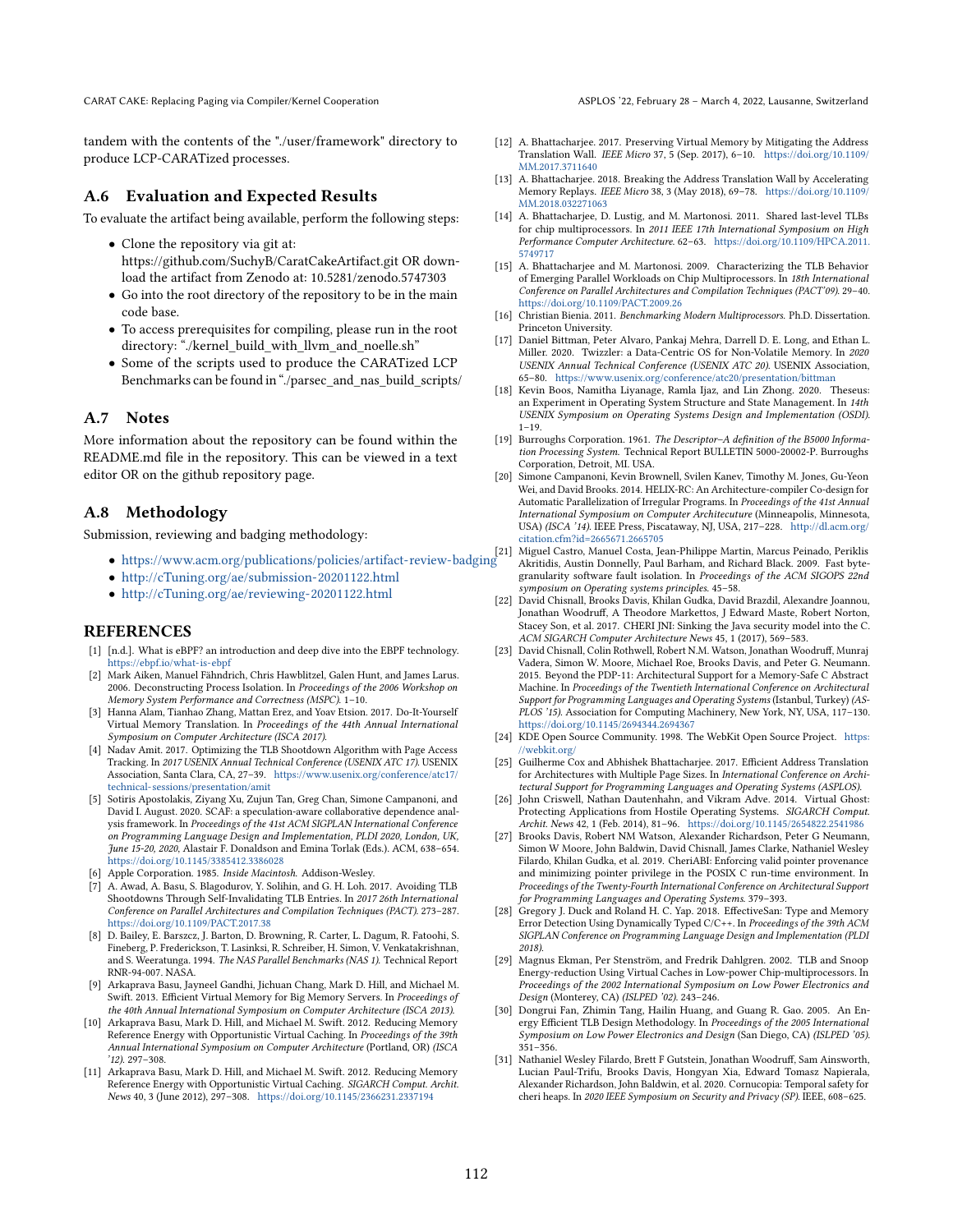- <span id="page-15-27"></span>[32] J. Gandhi, V. Karakostas, F. Ayar, A. Cristal, M. D. Hill, K. S. McKinley, M. Nemirovsky, M. M. Swift, and O. S. Ünsal. 2016. Range Translations for Fast Virtual Memory. IEEE Micro 36, 3 (May 2016), 118-126. [https://doi.org/10.1109/MM.](https://doi.org/10.1109/MM.2016.10) [2016.10](https://doi.org/10.1109/MM.2016.10)
- <span id="page-15-33"></span>[33] GoogleNativeClient [n.d.]. Native Client. [https://developer.chrome.com/native](https://developer.chrome.com/native-client)[client.](https://developer.chrome.com/native-client)
- <span id="page-15-26"></span>[34] Andrei Gorine and Alexander Krivolapov. [n.d.]. A Kernel Mode Database System for High Performance Applications. Technical Report.
- <span id="page-15-16"></span>[35] Kyle Hale. 2016. Hybrid Runtime Systems. Ph.D. Dissertation. Northwestern University. Available as Technical Report NWU-EECS-16-12, Department of Electrical Engineering and Computer Science, Northwestern University.
- <span id="page-15-17"></span>[36] Kyle Hale and Peter Dinda. 2015. A Case for Transforming Parallel Runtimes into Operating System Kernels. In Proceedings of the 24th ACM Symposium on High-performance Parallel and Distributed Computing (HPDC 2015).
- <span id="page-15-15"></span>[37] Kyle Hale and Peter Dinda. 2016. Enabling Hybrid Parallel Runtimes Through Kernel and Virtualization Support. In Proceedings of the 12th ACM SIGPLAN/SIGOPS International Conference on Virtual Execution Environments (VEE 2016).
- <span id="page-15-19"></span>[38] Kyle Hale and Peter Dinda. 2018. An Evaluation of Asynchronous Software Events on Modern Hardware. In Proceedings of the 26th IEEE International Symposium on the Modeling, Analysis, and Simulaton of Computer and Telecommunication Systems (MASCOTS 2018).
- <span id="page-15-28"></span>[39] Swapnil Haria, Mark D. Hill, and Michael M. Swift. 2018. Devirtualizing Memory in Heterogeneous Systems. In Proceedings of the Twenty-Third International Conference on Architectural Support for Programming Languages and Operating Systems (Williamsburg, VA, USA) (ASPLOS '18). ACM, New York, NY, USA, 637-650. <https://doi.org/10.1145/3173162.3173194>
- <span id="page-15-37"></span>[40] Galen Hunt, Mark Aiken, Manuel Fähndrich, Chris Hawblitzel, Orion Hodson, James Larus, Steven Levi, Bjarne Steensgaard, David Tarditi, and Ted Wobber. 2007. Sealing OS Processes to Improve Dependability and Safety. In Proceedings of the 2nd ACM European Conference on Computer Systems (EuroSys) (Lisbon, Portugal). 341-354.
- <span id="page-15-38"></span>[41] Galen C. Hunt and James R. Larus. 2007. Singularity: Rethinking the Software Stack. SIGOPS Operating Systems Review 41, 2 (April 2007), 37-49.
- <span id="page-15-13"></span>SRI International Ian A. Mason. 2018. https://github.com/SRI-CSL/gllvm
- <span id="page-15-22"></span>[43] H. Jin, M. Frumkin, and J. Yan. 1999. The Open MP Implementation of NAS Parallel Benchmarks and Its Performance (NAS 3). Technical Report NAS-99-011. NASA.
- <span id="page-15-8"></span>[44] Nick P. Johnson, Jordan Fix, Stephen R. Beard, Taewook Oh, Thomas B. Jablin, and David I. August. 2017. A Collaborative Dependence Analysis Framework. In Proceedings of the 2017 International Symposium on Code Generation and Optimization (Austin, USA) (CGO '17). IEEE Press, Piscataway, NJ, USA, 148-159. <http://dl.acm.org/citation.cfm?id=3049832.3049849>
- <span id="page-15-4"></span>[45] Toni Juan, Tomas Lang, and Juan J. Navarro. 1997. Reducing TLB Power Requirements. In Proceedings of the 1997 International Symposium on Low Power Electronics and Design (Monterey, CA) (ISLPED '97). 196-201.
- <span id="page-15-5"></span>[46] I. Kadayif, A. Sivasubramaniam, M. Kandemir, G. Kandiraju, and G. Chen. 2002. Generating physical addresses directly for saving instruction TLB energy. In Proceedings of the 35th Annual IEEE/ACM International Symposium on Microarchi $tecture$  (MICRO).  $185-196$ .
- <span id="page-15-7"></span>[47] I. Kadayif, A. Sivasubramaniam, M. Kandemir, G. Kandiraju, and G. Chen. 2002. Generating Physical Addresses Directly for Saving Instruction TLB Energy. In Proceedings of the 35th Annual ACM/IEEE International Symposium on Microarchitecture (Istanbul, Turkey) (MICRO 35). 185-196.
- <span id="page-15-1"></span>[48] Vasileios Karakostas, Jayneel Gandhi, Adrian Cristal, Mark Hill, Kathryn McKinley, Mario Nemirovsky, Michael Swift, and Osman Unsal. 2016. Energy-efficient address translation. In IEEE International Symposium on High Performance Computer Architecture (HPCA). 631-643.
- <span id="page-15-9"></span>[49] George Kastrinis, George Balatsouras, Kostas Ferles, Nefeli Prokopaki-Kostopoulou, and Yannis Smaragdakis. 2018. An efficient data structure for must-alias analysis. In Proceedings of the 27th International Conference on Com-
- <span id="page-15-0"></span>piler Construction. ACM, 48-58.<br>[50] T. Kilburn, D. B. G. Edwards, M. J. Lanigan, and F. H. Sumner. 1962. One-Level Storage System. (April 1962).
- <span id="page-15-18"></span>[51] Kenneth C. Knowlton. 1965. A Fast Storage Allocator. Commun. ACM 8, 10 (Oct. 1965), 623-624. <https://doi.org/10.1145/365628.365655>
- <span id="page-15-24"></span>[52] Paul Kocher, Jann Horn, Anders Fogh, , Daniel Genkin, Daniel Gruss, Werner Haas, Mike Hamburg, Moritz Lipp, Stefan Mangard, Thomas Prescher, Michael Schwarz, and Yuval Yarom. 2019. Spectre Attacks: Exploiting Speculative Execution. In 40th IEEE Symposium on Security and Privacy (S&P'19).
- <span id="page-15-11"></span>[53] Chris Lattner and Vikram Adve. 2004. LLVM: A Compilation Framework for Lifelong Program Analysis & Transformation. In Proceedings of the 2004 International Symposium on Code Generation and Optimization (CGO'04). Palo Alto, California.
- <span id="page-15-10"></span>[54] David Leopoldseder, Lukas Stadler, Thomas Würthinger, Josef Eisl, Doug Simon, and Hanspeter Mössenböck. 2018. Dominance-based duplication simulation (DBDS): code duplication to enable compiler optimizations. In Proceedings of the 2018 International Symposium on Code Generation and Optimization. ACM,  $126 - 137.$
- <span id="page-15-44"></span>[55] Amit Levy, Bradford Campbell, Branden Ghena, Daniel B. Giffin, Pat Pannuto, Prabal Dutta, and Philip Levis. 2017. Multiprogramming a 64kB Computer Safely and Efficiently. In Proceedings of the 26th Symposium on Operating Systems Principles (SOSP). 234-251.
- <span id="page-15-31"></span>[56] Hank Levy. 1984. Capability-Based Computer Systems. Digital Press.
- <span id="page-15-25"></span>[57] Moritz Lipp, Michael Schwarz, Daniel Gruss, Thomas Prescher, Werner Haas, Anders Fogh, Jann Horn, Stefan Mangard, Paul Kocher, Daniel Genkin, Yuval Yarom, and Mike Hamburg. 2018. Meltdown: Reading Kernel Memory from User Space. In 27th USENIX Security Symposium (USENIX Security 18).
- <span id="page-15-20"></span>[58] Jiacheng Ma, Wenyi Wang, Aaron Nelson, Michael Cuevas, Brian Homerding, Conghao Liu, Zhen Huang, Simone Campanoni, Kyle Hale, and Peter Dinda. 2021. Paths to OpenMP in the Kernel. In Proceedings of the ACM/IEEE International Conference on High Performance Computing, Networking, Storage and Analysis (SC) (Supercomputing).
- <span id="page-15-43"></span>[59] Anil Madhavapeddy, Richard Mortier, Charalampos Rotsos, David Scott, Balraj Singh, Thomas Gazagnaire, Steven Smith, Steven Hand, and Jon Crowcroft. 2013. Unikernels: Library Operating Systems for the Cloud. In Proceedings of the 18<sup>th</sup> International Conference on Architectural Support for Programming Languages and Operating Systems (ASPLOS 2013). 461-472.
- <span id="page-15-39"></span>[60] A Theodore Markettos, John Baldwin, Ruslan Bukin, Peter G Neumann, Simon W Moore, and Robert NM Watson. 2020. Position Paper: Defending Direct Memory Access with CHERI Capabilities. (2020).
- <span id="page-15-14"></span>[61] Angelo Matni, Enrico Armenio Deiana, Yian Su, Lukas Gross, Souradip Ghosh, Sotiris Apostolakis, Ziyang Xu, Zujun Tan, Ishita Chaturvedi, David I. August, and Simone Campanoni. 2022. NOELLE Offers Empowering LLVM Extensions. In International Symposium on Code Generation and Optimization, 2022. CGO 2022.
- <span id="page-15-40"></span>[62] Alfredo Mazzinghi, Ripduman Sohan, and Robert NM Watson. 2018. Pointer provenance in a capability architecture. In 10th {USENIX} Workshop on the Theory and Practice of Provenance (TaPP 2018).
- <span id="page-15-41"></span>[63] Kayvan Memarian, Victor BF Gomes, Brooks Davis, Stephen Kell, Alexander Richardson, Robert NM Watson, and Peter Sewell. 2019. Exploring C semantics and pointer provenance. Proceedings of the ACM on Programming Languages 3, POPL (2019), 1-32.
- <span id="page-15-45"></span>[64] Vikram Narayanan, Tianjiao Huang, David Detweiler, Dan Appel, Zhaofeng Li, Gerd Zellweger, and Anton Burtsev. 2020. RedLeaf: Isolation and Communication in a Safe Operating System. In 14th USENIX Symposium on Operating Systems Design and Implementation (OSDI). 21-39.
- <span id="page-15-35"></span>[65] George Necula. 1997. Proof-carrying Code. In Proceedings of the 24th ACM SIGPLAN-SIGACT symposium on Principles of Programming Languages (POPL 1997).
- [66] George Necula and Peter Lee. 1996. Proof-Carrying Code. Technical Report CMU-CS-96-165. School of Computer Science, Carnegie Mellon University.
- <span id="page-15-36"></span>[67] George Necula and Peter Lee. 1996. Safe Kernel Extensions Without Run-time Checking. In Proceedings of the 2nd USENIX Symposium on Operating Systems Design and Implementation (OSDI 1996).
- <span id="page-15-42"></span>[68] Peter G Neumann. 2018. Fundamental trustworthiness principles. New Solutions for Cybersecurity (2018).
- <span id="page-15-23"></span>[69] Omni OpenMP Compiler Group, University of Versailles Saint Quentin en Yvlines. 2014. NAS Parallel Benchmarks 3.0-Unofficial OpenMP C Version. [https://github.](https://github.com/benchmark-subsetting/NPB3.0-omp-C) [com/benchmark-subsetting/NPB3.0-omp-C.](https://github.com/benchmark-subsetting/NPB3.0-omp-C)
- <span id="page-15-6"></span>[70] Mark Oskin and Gabriel H. Loh. 2015. A Software-Managed Approach to Die-Stacked DRAM. In Proceedings of the 2015 International Conference on Parallel Architecture and Compilation (PACT) (PACT '15). 188-200. [https://doi.org/10.](https://doi.org/10.1109/PACT.2015.30) [1109/PACT.2015.30](https://doi.org/10.1109/PACT.2015.30)
- <span id="page-15-2"></span>[71] Mayank Parasar, Abhishek Bhattacharjee, and Tushar Krishna. 2018. SEESAW: Using Superpages to Improve VIPT Caches. In ACM/IEEE 45th Annual International Symposium on Computer Architecture (ISCA). 193-206.
- <span id="page-15-30"></span>[72] Charles Petzold. 1988. Programming Windows. Microsoft Press.<br>[73] Kiran Puttaswamy and Gabriel H. Loh. 2006. Thermal Analy
- <span id="page-15-3"></span>Kiran Puttaswamy and Gabriel H. Loh. 2006. Thermal Analysis of a 3D Diestacked High-performance Microprocessor. In Proceedings of the 16th ACM Great Lakes Symposium on VLSI (Philadelphia, PA) (GLSVLSI '06). 19-24.
- <span id="page-15-32"></span>[74] George Radin. 1983. The 801 Minicomputer. IBM Journal of Research and Development 27, 3 (May 1983), 237-246. Originally published at ASPLOS I and republished in ACM SIGARCH Computer Architecture News, Volume 10, Number 2, March 1982.
- <span id="page-15-21"></span>[75] Michael Rainey, Ryan Newton, Kyle Hale, Ryan Newton, Nikos Hardavellas, Simone Campanoni, Peter Dinda, and Umut Acar. 2021. Task Paralell Assembly Language for Uncompromising Parallelism. In Proceedings of the 42nd ACM SIGPLAN Conference on Programming Language Design and Implementation (PLDI). to appear.
- <span id="page-15-12"></span>[76] Tristan Ravitch. 2016. [https://github.com/travitch/whole-program-llvm.](https://github.com/travitch/whole-program-llvm)
- <span id="page-15-34"></span>[77] David Sehr, Robert Muth, Cliff L Biffle, Victor Khimenko, Egor Pasko, Bennet Yee, Karl Schimpf, and Brad Chen. 2010. Adapting software fault isolation to contemporary CPU architectures. (2010).
- <span id="page-15-29"></span>[78] Seunghee Shin, Guilherme Cox, Mark Oskin, Gabriel H. Loh, Yan Solihin, Abhishek Bhattacharjee, and Arkaprava Basu. 2018. Scheduling Page Table Walks for